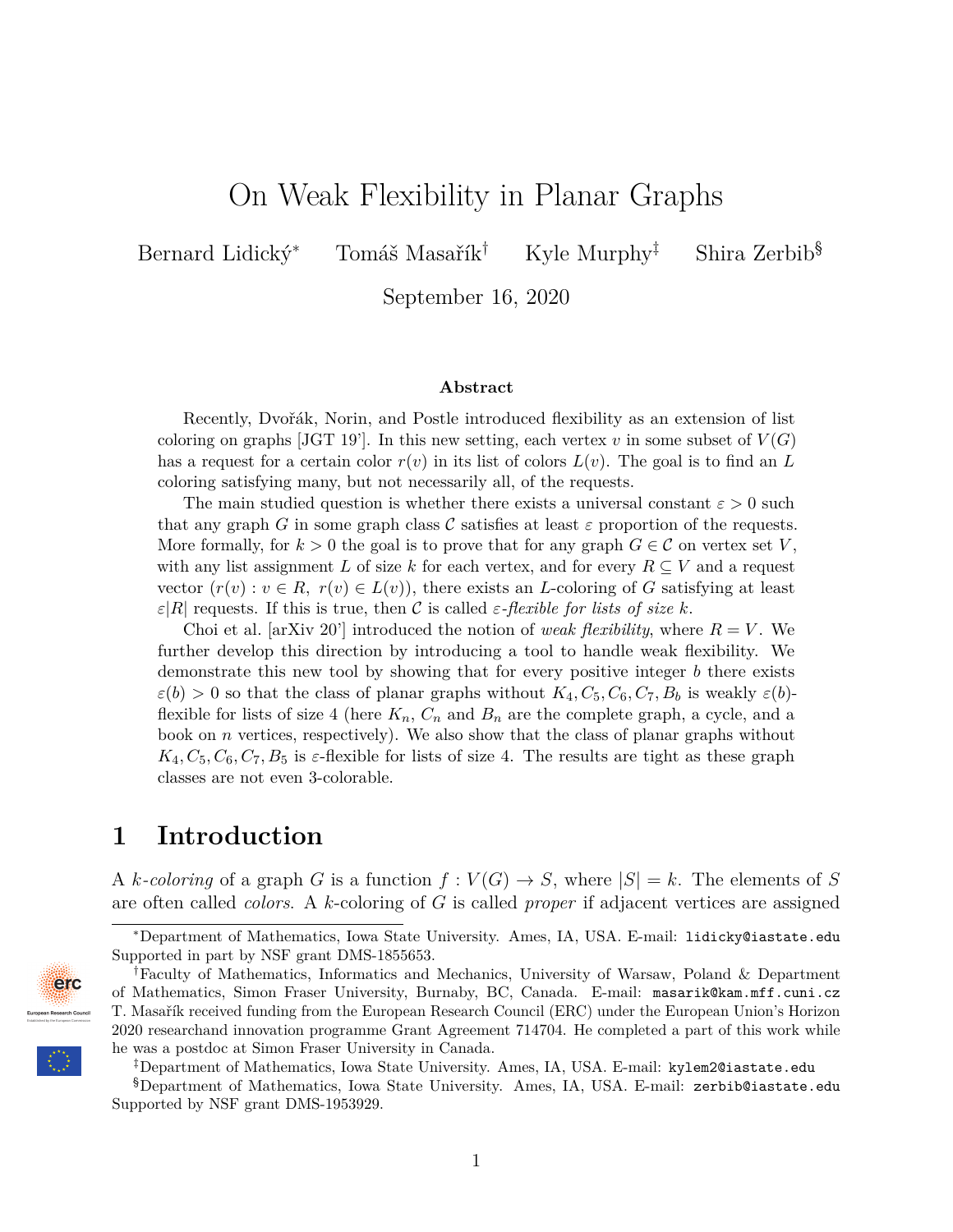different colors. Suppose that for each vertex  $v$  in  $G$ , we gave  $v$  a list  $L(v)$  of available colors. A *list coloring* of a graph *G* is a proper coloring of *G* where each vertex *v* is assigned a color from  $L(v)$ . In particular, for two distinct vertices *u* and *v*,  $L(u)$  and  $L(v)$  might be different. A graph is *k-choosable* if every assignment *L* of at least *k* colors to each vertex guarantees an *L*-coloring. The *choosability* of a graph *G* is the minimum *k* such that *G* is *k*-choosable.

In many applications of list coloring, such as scheduling, some vertices may have preferences which are not directly captured by the lists themselves. For example, a professor may be willing to teach classes X,Y, or Z but prefers to teach X. Ideally, the scheduler can satisfy the specific requests of each professor, but it is often the case that they cannot. The goal is then to satisfy as many requests as possible. This idea motivates the following definitions.

A *weighted request* is a function *w* that assigns a nonnegative real number to each pair  $(v, c)$  where  $v \in V(G)$  and  $c \in L(v)$ . For  $\varepsilon > 0$ , we say that w is  $\varepsilon$ -satisfiable if there exists an *L*-coloring  $\varphi$  of *G* such that

$$
\sum_{v \in V(G)} w(v, \varphi(v)) \ge \varepsilon \cdot \sum_{v \in V(G), c \in L(v)} w(v, c).
$$

The unweighted variant is defined as follows. A *request* for a graph *G* with a list assignment *L* is a function *r* with domain dom(*r*)  $\subset V(G)$  such that  $r(v) \in L(v)$  for all  $v \in \text{dom}(r)$ . In the special case that each vertex requests a color, i.e.,  $dom(r) = V(G)$ , we call such a request *widespread.* Analogously, for  $\varepsilon > 0$ , a request r is  $\varepsilon$ -satisfiable if there exists an *L*-coloring  $\varphi$  of *G* such that at least  $\varepsilon$  dom(*r*) vertices *v* in dom(*r*) receive color  $r(v)$ . We say that a graph *G* with list assignment *L* is *ε-flexible*, *weakly ε-flexible*, or *weighted ε-flexible* if every request, widespread request, or weighted request, respectively, is  $\varepsilon$ -satisfiable. Note that weak flexibility does not make sense in the weighted setting since one can set some weights to 0 to turn off the requests for these vertices. If *G* is (weighted/weakly)  $\varepsilon$ -flexible for every list assignment with lists of length k, we say that G is *(weighted/weakly)*  $\varepsilon$ -flexible for lists of size *k.* Note that for *k*-colorable graphs, if the lists are exactly the same the problem becomes trivial as by permuting the colors we can achieve  $\frac{1}{k}$ -flexibility [\[6\]](#page-29-0).

The concept of *ε*-flexibility was introduced by Dvořák, Norin, and Postle [\[6\]](#page-29-0). Subsequently, it was studied for various sub-classes of planar graphs, e.g., triangle-free [\[4\]](#page-29-1), girth six [\[5\]](#page-29-2), or *C*4-free [\[9\]](#page-29-3). Graphs of bounded maximum degree were subsequently characterized in terms of flexibility [\[1\]](#page-29-4).

A central notion in graph coloring is that of *reducible configurations*, which are local subgraphs that cannot appear in a smallest counterexample because their presence implies that the graph can be colored from a smaller subgraph by induction. Reducible configurations for flexibility are slightly more delicate as we explain in Section [2.](#page-3-0) Recently, Choi et al. [\[2\]](#page-29-5) proposed a strengthened tool (see Lemma [3.4](#page-5-0) below) for designing reducible configurations for flexibility. The authors of [\[2\]](#page-29-5) also introduced the notion of weak flexibility defined above. They demonstrated that the weak setting allows one to create stronger reducible configurations.

We further develop this direction by strengthening the tools for handling weak flexibility; see Lemma [3.7](#page-7-0) in Section [3.](#page-4-0) We exhibit our new tool by showing the following results for subclasses of planar graphs.

For an integer  $n \geq 3$  let  $B_n$  denote the book on *n* vertices, i.e., the graph consisting of *n* − 2 triangles sharing an edge. Let  $C_n$  and  $K_n$  denote a cycle and a clique on *n* vertices,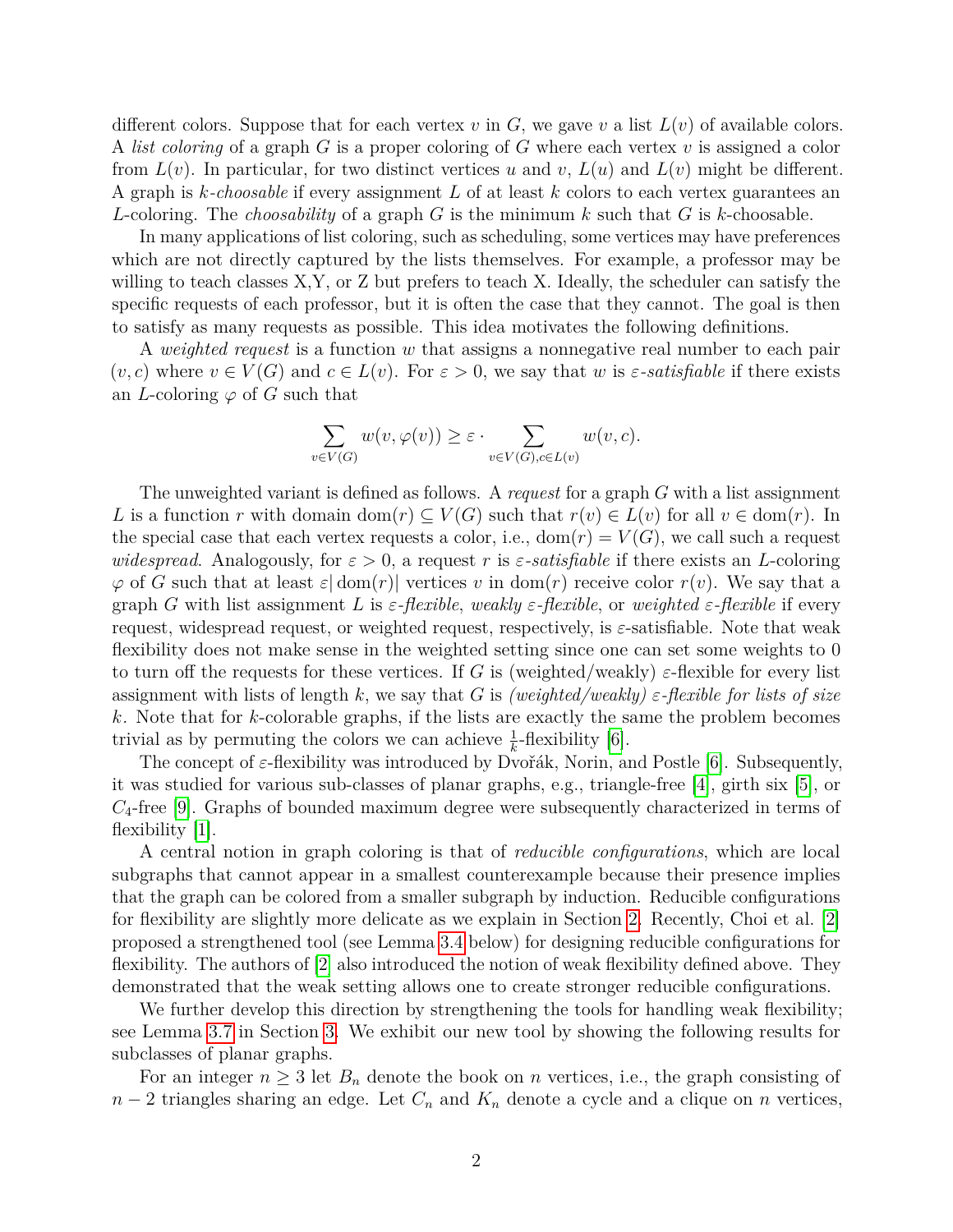

Figure 1: A construction proving Observation [1.3](#page-2-0) with an attempt for a 3-coloring that fails.

respectively. Given a set of graphs  $\mathcal F$  and a graph  $H$ , we say that  $H$  is  $\mathcal F$ *-free* if there is no subgraph of *H* isomorphic to any of the graphs in  $\mathcal{F}$ .

<span id="page-2-1"></span>**Theorem 1.1** *There exists*  $\varepsilon > 0$  *such that every planar*  $\{K_4, C_5, C_6, C_7, B_5\}$ -free graph is *weighted ε-flexible for lists of size* 4*.*

<span id="page-2-2"></span>**Theorem 1.2** *There exists*  $\varepsilon = \varepsilon(b) > 0$  *such that every planar*  $\{K_4, C_5, C_6, C_7, B_b\}$ *-free graph is weakly ε-flexible for lists of size* 4*.*

The results in Theorems [1.1](#page-2-1) and [1.2](#page-2-2) are tight as in general such graphs are not even 3-colorable. This is exemplified by the construction in Figure [1.](#page-2-0) This construction implies:

<span id="page-2-0"></span>**Observation 1.3** For every  $\ell, b \geq 5$  exists a  $\{K_4, B_b\}$ -free planar graph *G* that does not *contain any cycle*  $C_k$  *of length*  $5 \leq k \leq \ell$ *, such that G is a not* 3*-colorable.* 

Furthermore, our results follow a recent line of research trying to narrow the gap between known degeneracy upper-bounds and choosability lower-bounds, in particular on subclasses of planar graphs, as is described below. We say that a graph *G* is *d-degenerate* if each induced subgraph of *G* contains a vertex of degree at most *d*. It is easy to observe that *d*-degenerate graphs are  $(d+1)$ -choosable. A similar statement holds for flexibility as well: in [\[6\]](#page-29-0) it was proved that *d*-degenerate graphs with lists of size  $d+2$  are weighted  $\varepsilon$ -flexible. Therefore, as  $C_5$ -free planar graphs are 3-degenerate [\[10\]](#page-29-6), they are  $\varepsilon$ -flexible for lists of size 5. The same is true for  $C_6$ -free planar graphs [\[7\]](#page-29-7). For  $C_3$ -free graphs, Dvořák, Masařík, Musílek, and Pangrác [\[4\]](#page-29-1) showed that they are weighted  $\varepsilon$ -flexible for lists of size 4 and that this the result is tight. Surprisingly, the discharging proof in [\[4\]](#page-29-1) is quite involved compared to the easy observation that  $C_3$ -free planar graphs are 3-degenerate, which implies 4-choosability. An analogous result holds for  $\{C_3, C_4, C_5\}$ -free graphs, where list of size 3 are sufficient for weighted  $\varepsilon$ -flexibility and the result is tight [\[5\]](#page-29-2).

When only  $C_4$  is forbidden, Masařík [\[9\]](#page-29-3) proved that lists of size 5 are sufficient for weighted *ε*-flexibility. However, it is unknown whether the result is tight as those graphs are 4-choosable [\[8\]](#page-29-8) (but not necessarily 3-degenerate). There were attempts to bring down the list size to 4 but so far only partial results are known in this direction: planar graphs that do not contain  $C_4$  and  $C_3$  at distance at most 1 [\[2\]](#page-29-5) or  $\{C_4, C_5\}$ -free planar graphs [\[11\]](#page-29-9).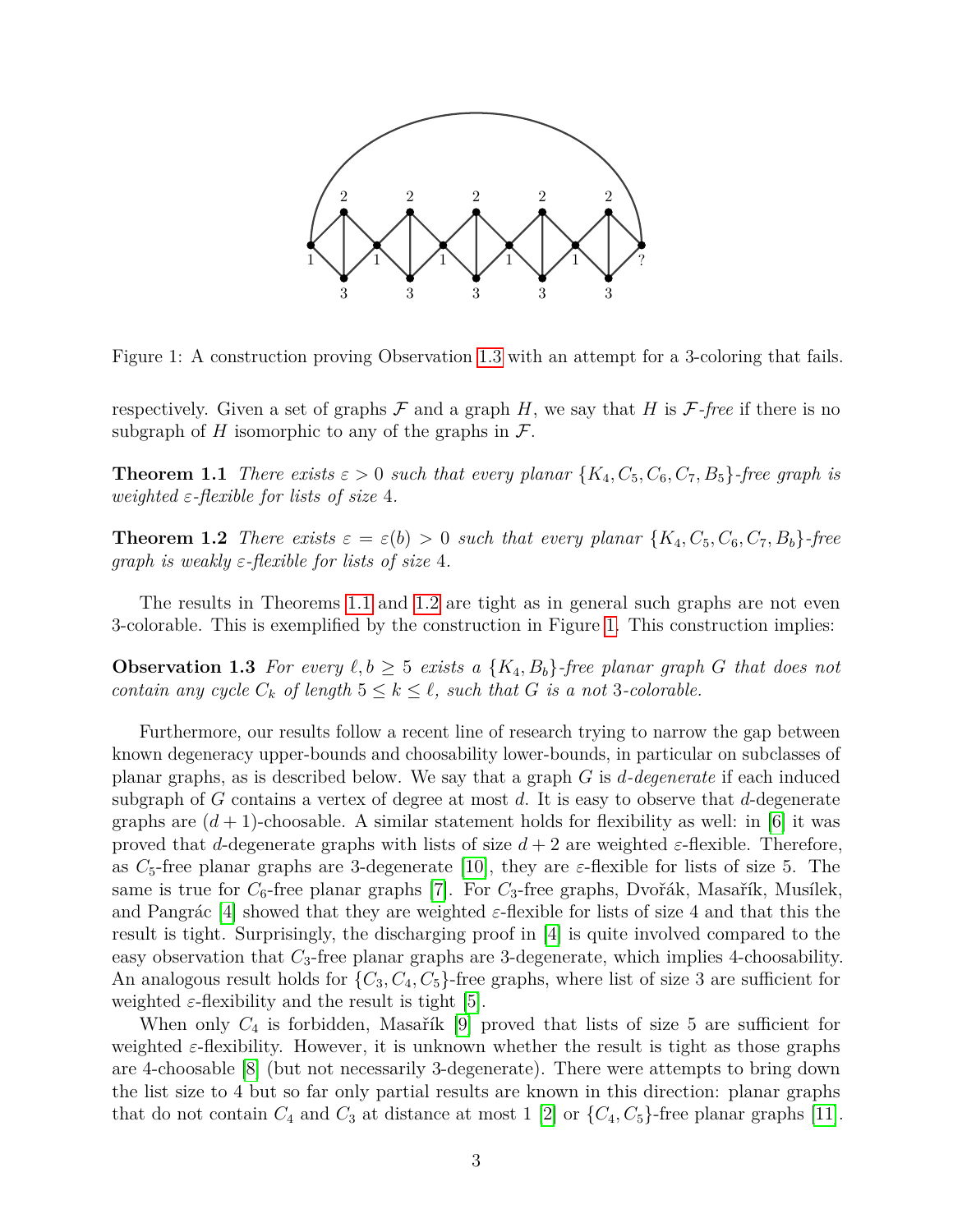See [\[2,](#page-29-5) Table 1] for a comprehensive overview of known results for various subclasses of planar graphs. Our results aim to improve this narrow gap as they show that lists of size 4 are sufficient even for planar graphs in which some copies of  $C_3$  and  $C_4$  are allowed.

## <span id="page-3-0"></span>**2 Methods - informal discussion**

The purpose of this section is to informally describe some of the difficulties one faces when trying to extend a list-coloring proof to a flexibility proof. This discussion serves as the intuition behind the formal definitions in the next section.

As in previous related papers mentioned above, we use the discharging method to obtain our results. For an introduction to the discharging method see [\[3\]](#page-29-10). A typical discharging proof that a graph *G* is *L*-list-colorable gives a list of unavoidable *reducible configurations*, which are subgraphs of *G* that cannot appear in a minimal counterxample. The goal is to decompose *G* into subgraphs  $R_1, \ldots, R_N$  such that  $R_i$  is a reducible configuration in  $G[R_i \cup \cdots \cup R_N]$ (this will be defined as a *resolution* later), so that any *L*-coloring of  $G[R_{i+1} \cup \cdots \cup R_N]$  can be extended to an *L*-coloring of  $G[R_i \cup \cdots \cup R_N]$ . Extending the coloring in a descending order from  $R_N$  to  $R_1$  gives an *L*-coloring of  $G$ .

When requests are introduced, this method becomes more difficult. To explain this, assume for simplicity that every vertex has a request. If we manage to accommodate one request from each  $R_i$  and each  $R_i$  has at most *b* vertices, then we would satisfy  $n/b$  requests, showing that *G* is  $\varepsilon$ -flexible for  $\varepsilon = 1/b$ , and our job would be done. However, this is not necessarily possible. Indeed, suppose  $v \in R_i$  has some request  $r(v)$  and let  $\varphi$  be an *L*-coloring of  $G[R_{i+1} \cup \cdots \cup R_N]$ . Suppose further that *v* has one neighbor *u* in  $R_{i+1} \cup \cdots \cup R_N$ . If  $\varphi(u) = r(v)$ , there is no way to simply extend  $\varphi$  and accommodate the request of *v*. Thus more changes to  $\varphi$ , such as recoloring *u*, would have to occur to accommodate  $r(v)$ . In addition to this issue, it may also be the case that  $r(v)$  cannot be satisfied because  $R_i$  itself prevents it.

This means that reducible configurations for flexibility need to provide slightly more freedom in the colorings they allow. The easier problem to deal with is that  $r(v)$  cannot be satisfied because  $R_i$  itself prevents it. This can be patched by adding a requirement that for any one vertex *x* in  $R_i$ , the coloring  $\varphi$  extends to  $R_i$  even if *x* has a list of size 1 after removing the colors of already colored neighbors of *x* in  $R_{i+1} \cup \cdots \cup R_N$ . For *v*, this would be used in case  $L(v) = \{r(v)\}\$ and  $\varphi(u) \neq r(v)$ . This requirement will be called (FIX) in the formal definitions.

The problem occurring when  $r(v)$  cannot be satisfied because its neighbor *u* in  $R_{i+1} \cup$  $\cdots \cup R_N$  is already colored  $r(v)$  is more complicated to solve. The idea is the following. Instead of constructing just one *L*-coloring  $\varphi$ , one needs to construct *L*-colorings  $\varphi_1, \ldots, \varphi_\ell$ and in some of them, *u* gets colored by a color different than  $r(v)$ . Then  $\varphi_1, \ldots, \varphi_\ell$  can be extended to  $\varphi'_1, \ldots, \varphi'_{\ell'}$ , where  $r(v)$  is satisfied in some of them. At the end, this process gives a set of *L*-colorings of *G* and at least one of them satisfies a positive fraction of the requests. Formally, this is done by creating a probability distribution on *L*-colorings of *G*.

In order to make this idea work, there must be a sufficient variety of proper colorings for each reducible configuration. In our example, if we want to color  $v$  by  $r(v)$ , we cannot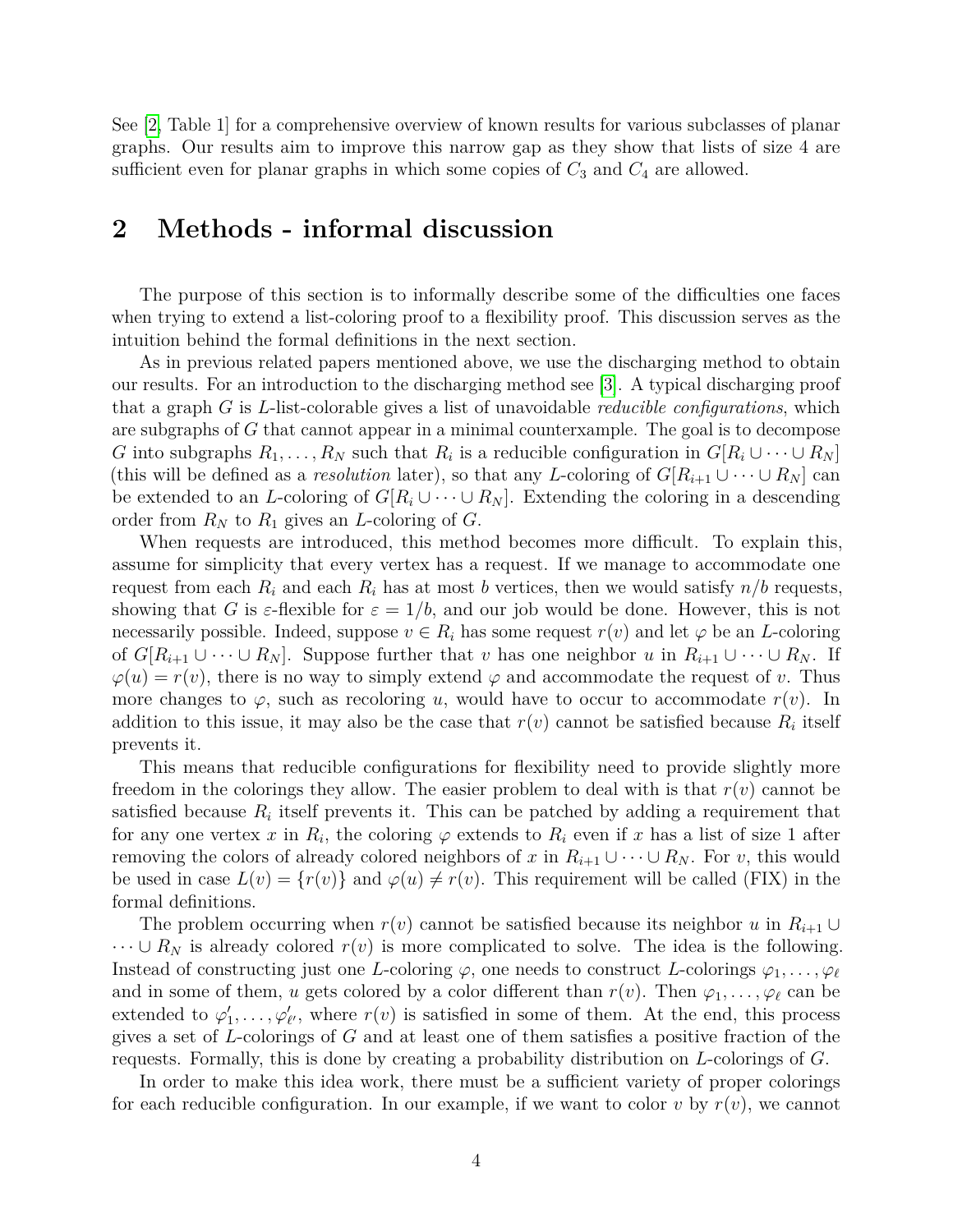use  $r(v)$  on *u*. We need to address this when we are coloring *u* and remove  $r(v)$  from its list. Further, we would need to do this for each neighbor of *v* in  $R_{i+1} \cup \cdots \cup R_N$ . This is achieved in the following way. When we are *L*-coloring  $R_i$ , we look at all subsets  $I \subseteq V(R_i)$ of vertices that could form a neighborhood of a vertex in  $R_1 \cup \ldots \cup R_{i-1}$ , i.e. in the set of not yet colored vertices. Individually for each *I*, we show that any proper *L*-coloring  $\varphi$  of  $R_{i+1} \cup \cdots \cup R_N$  can still be extended to  $R_i$  even if we decrease the sizes of the lists of vertices in *I* by 1. This will be called (FORB) in the formal definitions.

To summarize, the reducible configurations for flexibility must have size bounded by a constant, any one vertex can be precolored (FIX), and for different subsets of vertices, reducing their lists sizes by 1 does not break the extendability of the coloring (FORB).

The main feature of weak flexibility is that instead of demanding in (FIX) that "any one vertex in  $R_i$  can be precolored", it is enough to ask for "at least one vertex in  $R_i$  can be precolored". It is then easier to satisfy this version of (FIX).

We introduce an additional trick, where we ask "at least one vertex in *R<sup>i</sup>* with few outside neighbors can be precolored". This makes satisfying (FIX) more difficult since the the reducible configurations needs a vertex of small degree but it helps a lot with checking (FORB).

## <span id="page-4-0"></span>**3 Methods - definitions and lemmas**

We use some of the notation and tools introduced in [\[2,](#page-29-5)[4–](#page-29-1)[6\]](#page-29-0). In particular, our definitions are quite similar to those used in [\[2\]](#page-29-5).

Let  $1_I$  denote the characteristic function of *I*, i.e.,  $1_I(v) = 1$  if  $v \in I$  and  $1_I(v) = 0$ otherwise. Let *G* be a graph. Given a function  $f: V(G) \to \mathbb{Z}$  and a vertex  $v \in V(G)$ , let  $f \downarrow v$  denote the function satisfying  $(f \downarrow v)(w) = f(w)$  for  $w \neq v$  and  $(f \downarrow v)(v) = 1$ . We will use  $f \downarrow v$  to indicate that the list size at vertex *v* has been reduced to 1. In other words,  $f \downarrow v$ means that *v* has been "precolored". A list assignment *L* is an *f*-assignment if  $|L(v)| \ge f(v)$ for all  $v \in V(G)$ . We will let  $\deg_G$  be the function from  $V(G)$  to Z which maps each vertex to its degree. If  $X \subset V(G)$ , then we let  $\deg_X$  equal  $\deg_{G[X]}$ , where  $G[X]$  is the induced subgraph of *G* consisting of the vertices in *X*.

Given a set of graphs F and a graph H, a set  $I \subseteq V(H)$  is F-free if the graph H together with one additional vertex *u* adjacent to all of the vertices in *I* does not contain any subgraph isomorphic to a graph in  $\mathcal{F}$ . Throughout the following definitions, let  $H$  be an induced subgraph of a graph  $G$ , let  $\mathcal F$  be a set of graphs, and let  $k$  be a positive integer.

<span id="page-4-1"></span>**Definition 3.1** ( $(F, k)$ **-boundary-reducibility)** *We say that H is an*  $(F, k)$ -boundaryreducible *subgraph if there exists a set*  $R \subseteq V(H)$  *such that*  $R \neq \emptyset$  *and* 

- (FIX) for every  $v \in R$ ,  $H[R]$  is *L*-colorable for every  $((k \deg_G + \deg_R) \downarrow v)$ -assignment *L*, *and*
- (FORB) *for every*  $\mathcal{F}\text{-}$ *free set*  $I \subseteq R$  *of size at most*  $k-2$ ,  $H[R]$  *is L*-colorable *for every*  $(k - \deg_G + \deg_R - 1_I)$ -assignment *L*.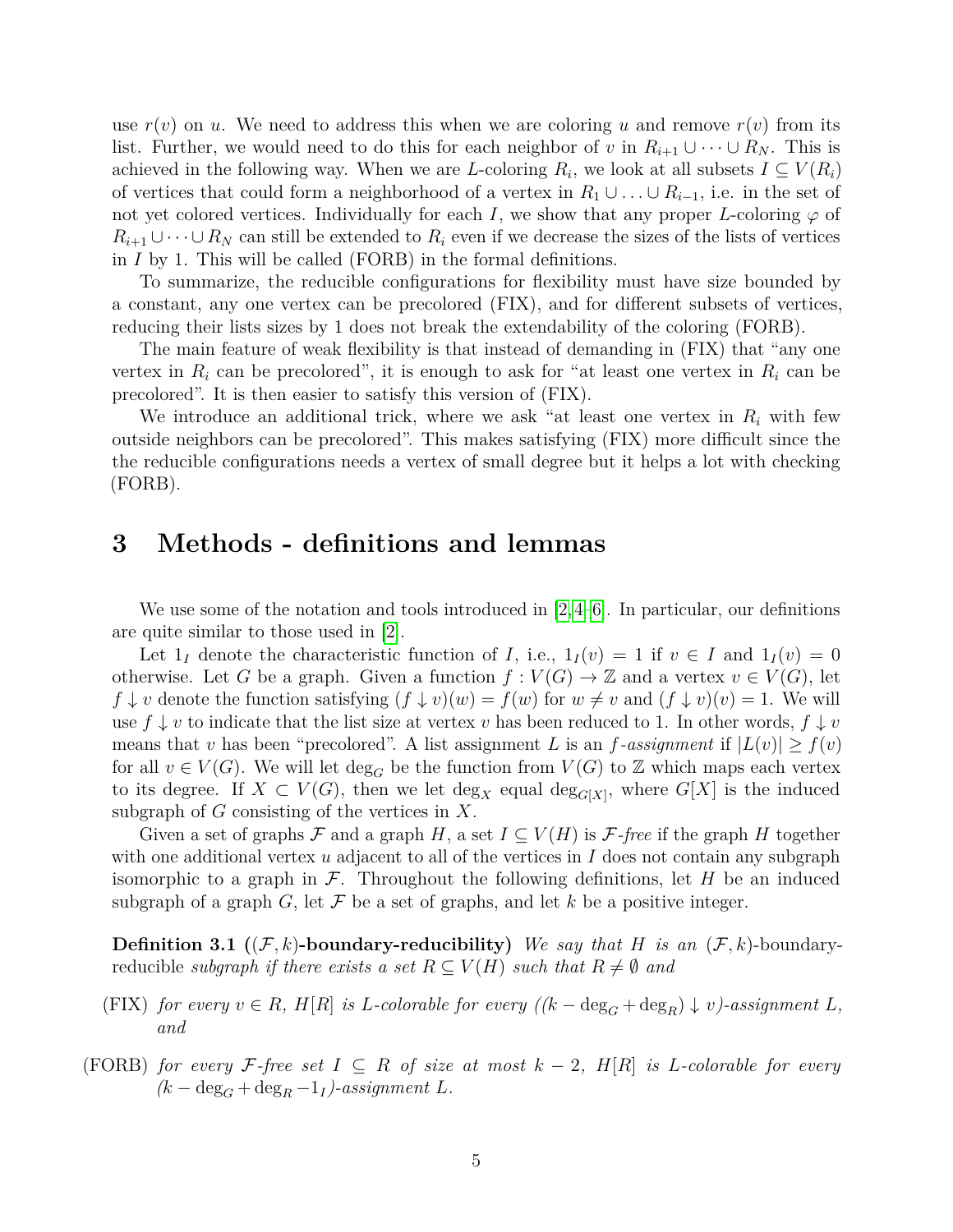**Definition 3.2 (weak**  $(F, k)$ **-boundary-reducibility)** *We say that H is* weakly  $(F, k)$ boundary-reducible *if it satisfies* (FORB) *and there exists at least one vertex v satisfying*  $(FIX)$  *from Definition [3.1.](#page-4-1)* In this case, we denote *v* by  $Fix(H)$ .

In both of the preceding definitions, we will occasionally refer to the set  $V(H) \setminus R$  as the *boundary* of the configuration and the set *R* as the *reduced part* of the configuration. Note that (FORB) in particular implies that  $\deg_G - \deg_R \leq k - 2$  for all  $v \in R$ .

**Definition 3.3** ( $(F, k, b)$ **-resolution)** Let G be an F-free graph with lists of size k. An  $(\mathcal{F}, k, b)$ -resolution *of G is a set*  $\{G_0, G_1, \ldots, G_M\}$  *of subgraphs of G such that for*  $i \geq 1$ *, H<sub>i</sub> is an induced*  $(F, k)$ -boundary-reducible subgraph of  $G_{i-1}$  with reduced part  $R_i$  and

$$
G_i := G - \bigcup_{j=1}^i R_j.
$$

*Additionally, for each*  $i \geq 1$   $|R_i| \leq b$  *and*  $G_M$  *is itself* a  $(\mathcal{F}, k)$ *-boundary-reducible graph with empty boundary and order at most b. For technical reasons, let*  $G_{M+1} := \emptyset$ .

A *weak*  $(F, k, b)$ -resolution is defined analogously, save that it uses weak  $(F, k)$ -boundaryreducibility in the place of  $(\mathcal{F}, k)$ -boundary-reducibility.

The following lemma is the main tool we use for proving weighted *ε*-flexibility.

<span id="page-5-0"></span>**Lemma 3.4 (Lemma 13 in [\[2\]](#page-29-5)**) For integers  $k \geq 3$  and  $b \geq 1$  and for a set F of forbidden *subgraphs, let G be an F*-free graph with an  $(F, k, b)$ -resolution. Then there exists an  $\varepsilon > 0$ *such that G is weighted ε-flexible for lists of size k. Furthermore, if the request is widespread and G has a weak*  $(F, k, b)$ *-resolution, then G is weakly*  $(\varepsilon \cdot \frac{1}{b})$ *b -flexible for lists of size k.*

For the proof of Theorem [1.2](#page-2-2) we prove a stronger version of Lemma [3.4](#page-5-0) tailored to the setting of weak flexibility. For this, we define new "enhanced" versions of weak  $(\mathcal{F}, k)$ boundary-reducibility and of a weak  $(F, k, b)$ -resolution. We will now require  $Fix(H)$  to contain only vertices *v* satisfying  $\deg_G(v) - \deg_B(v) \leq k-3$ . This change will allows us to consider smaller sets for the (FORB) condition.

<span id="page-5-1"></span>**Definition 3.5 (enhanced weak**  $(F, k)$ **-boundary-reducibility)** *A graph H* is enhanced weakly  $(F, k)$ -boundary-reducible *if there exist non-empty sets*  $Fix(H) \subseteq R \subseteq V(H)$  *such that*

- $(FIX)$  *for every*  $v \in Fix(H)$ ,  $\deg_G(v) \deg_R(v) \leq k-3$  *and*  $H[R]$  *is L*-colorable for every  $((k - \deg_G + \deg_R) \downarrow v)$ -assignment *L,* and
- (FORB) *for every*  $\mathcal{F}\text{-}$ *free set*  $I \subseteq R$  *of size at most*  $k-3$ ,  $H[R]$  *is L*-*colorable for every*  $(k - \deg_G + \deg_R - 1_I)$ -assignment *L*.

Before proceeding further, observe that (FORB) in the enhanced version is easier to check because *I* is of size at most  $k-3$ , instead of  $k-2$  in the non-enhanced version. However,  $(FIX)$  in the enhanced version has an additional restriction on the degree of vertices in  $Fix(H)$ , which makes it more difficult to satisfy. Note that in general, the (FORB) condition on a single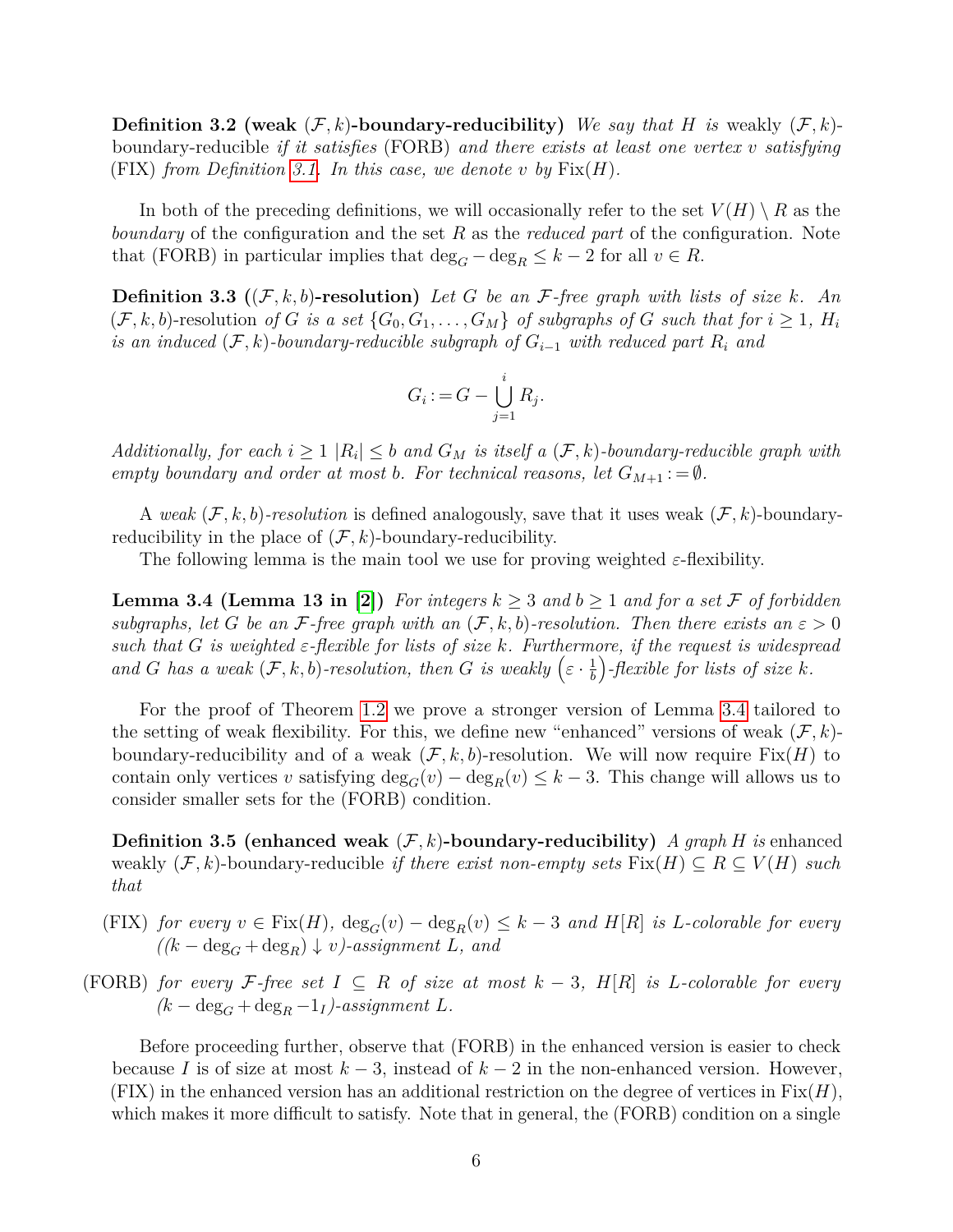vertex *v* implies  $\deg_G - \deg_R \leq k - 2$ . However for vertices in Fix $(H)$ , the (FIX) condition implies deg*<sup>G</sup>* − deg*<sup>R</sup>* ≤ *k* − 3. In particular, a vertex of degree *k* − 2 is no longer reducible under the enhanced definition. We overcome this obstacle by allowing  $(k-2)$ -vertices in a resolution under special conditions. Forbidding books  $B_\ell$  helps with satisfying these special conditions. By doing this we can have both: a vertex of degree  $k-2$  is reducible in our setting, and in addition we obtain subgraphs *H* that are reducible under the enhanced weak  $(F, k)$ -boundary-reducibility definition, given that certain special circumstances occur. This rather technical improvement helps substantially in reducing the complexity of the analysis of the discharging process for the graph classes studied in this paper. Note that further generalization of this idea may be possible, but for lack of use in this paper we will not aim to formulate this in the full generality.

For a subgraph *H* of a graph *G*, let  $N_G(H)$  be the induced subgraph of *G* on all neighbors of the vertices in *H*.

If *G* is a graph satisfying the conditions of Definition [3.5](#page-5-1) and  $I \subseteq R$  is an *F*-free set of size  $k-2$  so that  $G[R]$  is *L*-colorable for every  $(k-\deg_G+\deg_R-1_I)$ -assignment *L*, then we call *I loose*.

Let *G* be a graph, *H* its subgraph and  $v \in V(G-H)$ . We say that *v* is *H*-tight if  $deg_G(v) = k - 2$ ,  $N_G(v) \subseteq V(H)$ , and  $N_G(v)$  is not loose in *H*.

<span id="page-6-0"></span>**Definition 3.6 (enhanced weak** (F*, k, b, β*)**-resolution)** *Let G be an* F*-free graph with lists of size k. An* enhanced weak  $(F, k, b, \beta)$ -resolution *of G is a set*  $\{G_0, G_1, \ldots, G_M\}$  *of subgraphs of G, such that all the following three conditions hold:*

- *1.* For  $1 ≤ i ≤ M$ , there exists a subgraph  $H_i$  of  $G_{i-1}$  satisfying that
	- *H<sup>i</sup> is an induced enhanced weak* (F*, k*)*-boundary-reducible subgraph of Gi*−<sup>1</sup> *with reducible part*  $R_i$  *such that*  $|R_i| \leq b$ *, or*
	- $H_i$  *is an induced weak*  $(F, k)$ -boundary-reducible subgraph of  $G_{i-1}$  with reducible part  $R_i$ , such that  $|R_i| \leq b$  and for all  $v \in Fix(H_i)$  either  $|N_{G_{i-1}}(v) \cap H_j| \leq k-3$ *or*  $N_{G_i-1}(v) ∩ H_j$  *is a loose set in*  $H_j$  *for all*  $j > i$ *, or*
	- $H_i$  is a single vertex with  $\deg_{G_{i-1}}(v) = k 2$ .
- 2. For every  $1 \leq i \leq M-1$ ,

$$
G_i := G - \bigcup_{j=1}^i R_j,
$$

 $G_M$  *is a weak*  $(F, k)$ -boundary-reducible graph with empty boundary and order at most *b,*  $G_{M+1}$  : =  $\emptyset$ *,* and  $H_{M+1}$  : =  $G_M$ *.* 

- *3. The following is satisfied:*
- (TIGHT) For every  $1 \leq j \leq M$ , there are at most  $\beta$  different  $H_j$ -tight vertices  $v_i$ , where  $V(H_i) = \{v_i\}$  *with*  $i < j$ .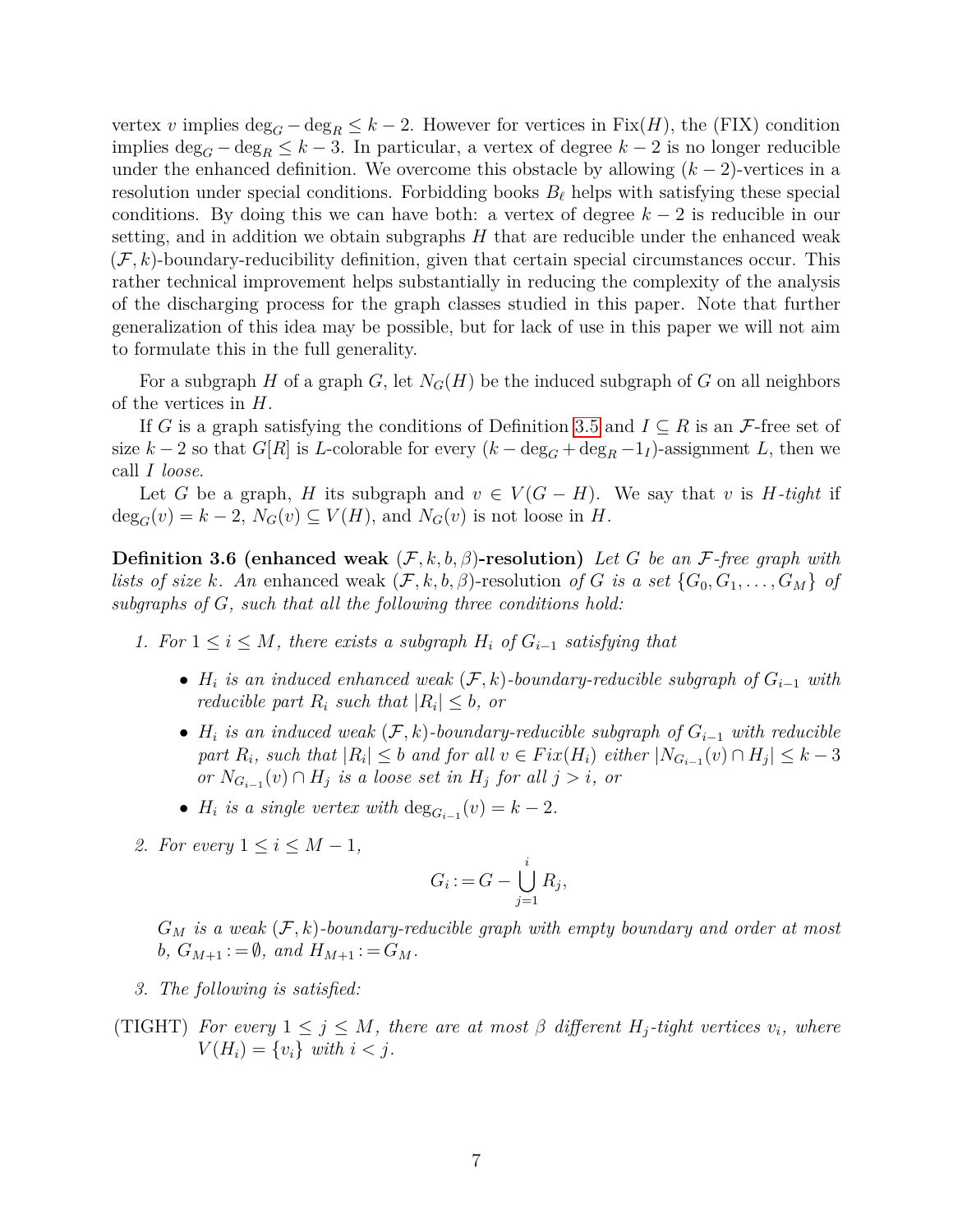Note that in Definition [3.6](#page-6-0)  $H_i$  can be  $H_j$ -tight only if  $H_i$  is a single vertex with  $\deg_{G_{i-1}}(v)$  $k-2$ . A natural way to satisfy (TIGHT) condition is to show that whenever there is an  $H_j$ such that more than  $\beta$  subgraphs  $H_{a_1}, \ldots, H_{a_\beta}, H_{a_{\beta+1}}$  are  $H_j$ -tight, then

$$
H_j \cup \bigcup_{i \in \{1, \dots, \beta, \beta+1\}} H_{a_i} \in \mathcal{F}.
$$

If two adjacent vertices have many common neighbors, we get a book, which will be in  $\mathcal{F}$ .

We are now ready to state and proof our main lemma.

<span id="page-7-0"></span>**Lemma 3.7** (Reducible configurations for weak flexibility) For integers  $k \geq 4$ ,  $b \geq 4$  $1, \beta \geq 0$ , and for a set F of forbidden subgraphs, let G be a F-free graph with an enhanced *weak*  $(F, k, b, \beta)$ -resolution. Then, there exists an  $\varepsilon > 0$  *such that G is weakly*  $\varepsilon$ -flexible for *lists of size k.*

The proof of the lemma is similar the proof of Lemma [3.4](#page-5-0) in [\[2\]](#page-29-5). In particular, we explicitly formulate a few arguments in their proof as a separate claim (Claim [3.9](#page-8-0) below) that we use in our proof. We will also need the following Lemma [3.8,](#page-7-1) which is Lemma 12 in [\[2\]](#page-29-5).

Let G be a graph with a weak  $(F, k, b)$ -resolution R. Let AllFix(G) denote the union of all  $Fix(H)$  over all reducible subgraphs *H* in the resolution  $\mathcal{R}$ .

<span id="page-7-1"></span>**Lemma 3.8 (Lemma 12 in [\[2\]](#page-29-5))** *Let b be an integer. Let G be a graph with list assignment*  $L$  *of size*  $k$  *on*  $V(G)$ *. Suppose*  $G$  *has a weak*  $(F, k, b)$ -resolution,  $G$  *is*  $L$ -colorable, and there *exists a probability distribution on the L-colorings*  $\varphi$  *of G such that for every*  $v \in AllFix(G)$ *and*  $c \in L(v)$ ,  $\textbf{Prob}[\varphi(v) = c] \geq \varepsilon$ . Then *G* with *L* is weakly  $(\varepsilon \cdot \frac{1}{b})$ *b -flexible.*

**Proof of Lemma [3.7.](#page-7-0)** For  $1 \leq j \leq M+1$ , let  $\mathcal{H}_j$  be the set of all  $H_j$ -tight subgraphs where the (TIGHT) property applied. Let  $H_i \in \mathcal{H}_j$  for some *i* and *j*. This means that  $H_i$  is a single vertex with  $k - 2 \geq 2$  neighbors in  $H_j$ . Hence  $\mathcal{H}_i = \emptyset$ .

Now, we refactor the enhanced weak  $(\mathcal{F}, k, b, \beta)$ -resolution R into an enhanced weak  $(\mathcal{F}, k, b + \beta, 0)$ -resolution  $\mathcal{R}'$ . To do so, we attach all  $H_j$ -tight subgraphs to  $H_j$  and thus we create a larger configuration  $H'_{j}$ . The vertices in tight subgraphs are not part of any Fix set. Formally

$$
H'_j := \begin{cases} \emptyset & \text{if exists } i \text{ such that } H_j \in \mathcal{H}_i \\ H_j \cup \bigcup_{H \in \mathcal{H}_j} H & \text{otherwise} \end{cases}
$$

and  $Fix(H_i') = Fix(H_i)$  if  $H_i' \neq \emptyset$  and  $Fix(H_i') = \emptyset$  otherwise. Observe that by the (TIGHT) property, the size of the resulting  $H'_{j}$  will be upper-bounded by  $b + \beta$  and that  $H'_{j}$  is enhanced weakly (F*, k*)-boundary-reducible or only weakly (F*, k*)-boundary-reducible (provided its neighbourhood is always a loose or small set) if it is not empty. We simultaneously remember both R and R', since each time we are using  $H'_{j}$  (or  $G'_{j}$ ) we are referring to R' and each time we are using  $H_j$  (or  $G_j$ ) we are referring to  $\mathcal{R}$ .

The next step is to create a probability distribution on *L*-colorings  $\varphi$  of  $G_i$  for all *i* starting with  $G'_M$ . Let  $p = k^{-(b+\beta)}$  and  $\varepsilon' = p^{k-1}$ . We are going to show that each *i* satisfies the following properties: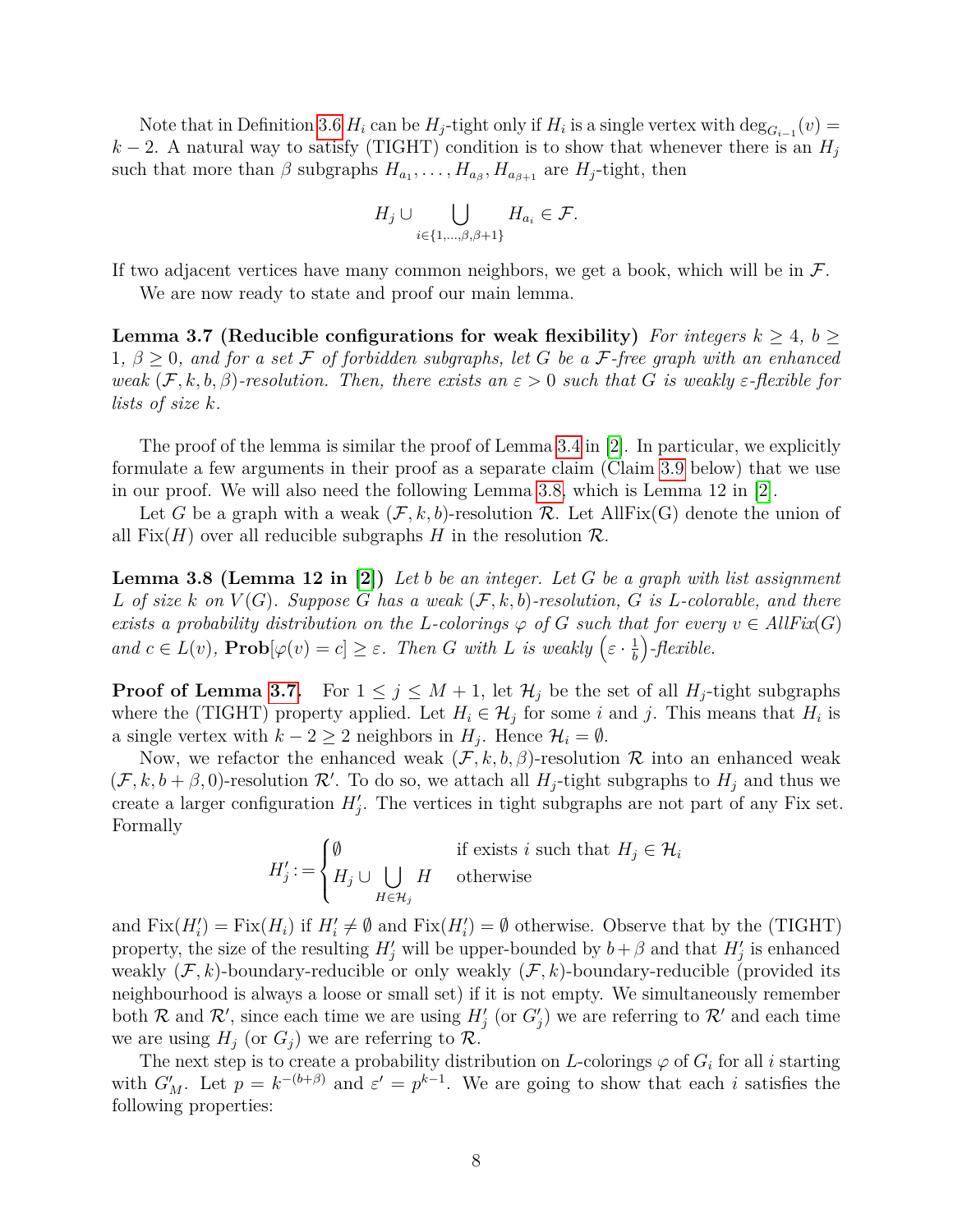- <span id="page-8-1"></span>(i) for every  $v \in \text{AllFix}(G_i')$  and a color  $c \in L(v)$ , the probability that  $\varphi(v) = c$  is at least  $\varepsilon'$ , and
- <span id="page-8-2"></span>(ii) for every color *c* and every  $\mathcal{F}\text{-free set } I$  in  $G_i'$  of size at most  $k-3$ , the probability that  $\varphi(v) \neq c$  for all  $v \in I$  is at least  $p^{|I|}$ .
- <span id="page-8-3"></span>(iii) for every color *c* and every loose  $\mathcal{F}$ -free set *I* in  $G_i'$  of size exactly  $k-2$ , the probability that  $\varphi(v) \neq c$  for all  $v \in I$  is at least  $p^{|I|}$ .

Note that for  $G'_{M+1}$  all of the properties trivially hold. Note that Property [\(i\)](#page-8-1) on  $G_0' = G_0 = G$  immediately implies that *G* with *L* is weakly  $\left(\varepsilon' \cdot \frac{1}{b}\right)$ *b* -flexible by Lemma [3.8](#page-7-1) and therefore weakly  $\varepsilon$ -flexible for  $\varepsilon = \frac{\varepsilon'}{h}$  $\frac{\varepsilon'}{b}$ .

We will make use of the following claim proven implicitly in [\[2\]](#page-29-5).

<span id="page-8-0"></span>**Claim 3.9 (Implicit in the proof Lemma 13 in [\[2\]](#page-29-5)))** *Suppose that we have an enhanced weak*  $(F, k, b + \beta, 0)$ -resolution and a probability distribution on *L*-colorings of  $G'_{i+1}$  satis-*fying Properties [\(i\)](#page-8-1), [\(ii\)](#page-8-2), and [\(iii\)](#page-8-3) on*  $G'_{i+1}$ *. If for each vertex*  $v \in Fix(H'_i)$  *and for each*  $I = N(v) \cap H'_{j}$  *where*  $j > i$  *one of the following holds:* 

- *(a)*  $|I| = k − 2$  *and I is loose in*  $H'_{j}$ *, or*
- *(b)*  $|I| < k − 2$

*then there exists a probability distribution on L-colorings of*  $G_i'$  such that Properties  $(i)$ ,  $(ii)$ , and *[\(iii\)](#page-8-3)* are satisfied on  $G_i'$ .

In order to use Claim [3.9,](#page-8-0) we need verify (a) and (b). If  $H_i'$  is not a single vertex  $v$  with  $deg_{G_i}(b) = k - 2$ , then (a) or (b) hold by the definition of  $H_i'$ . Hence we need to check the case of  $H'_{i}$  being a single vertex *v* with  $\deg_{G_{i}}(v) = k - 2$ . We do it by showing *v* is not  $H'_{j}$ tight for any  $j \geq i$  in the following claim. It implies that for  $H'_{i}$ , either (a) or (b) is satisfied. In particular, we will show that we got rid of all tight subgraphs when we refactored  $\mathcal R$  into  $\mathcal{R}^{\prime}.$ 

<span id="page-8-4"></span>**Claim 3.10** *There are no*  $i < j$  *such that*  $H'_i$  *is*  $H'_j$ -*tight.* 

**Proof.** Suppose for contradiction that  $H_i'$  is  $H_j'$ -tight for some  $i < j$ . By the definition,  $H_i'$ is one vertex *v* with degree  $k-2$  in  $G_{i-1}$ . By the definition of  $\mathcal{R}'$ , *v* is not  $H_{\ell}$ -tight for any  $\ell > i$ . In particular, *v* is not *H<sub>j</sub>*-tight. Since *v* is *H*<sub>j</sub>-tight, *H*<sub>j</sub> is not empty. Hence *H*<sub>j</sub> is a union of  $H_j$  and vertices *W*, where every  $w \in W$  has  $k-2$  neighbors in  $H_j$ . Since *v* is not  $H_i$ -tight, it has at most  $k-3$  neighbors in  $H_i$  and at least one in W. Notice that every vertex *w* in *W* has  $k-2$  neighbors in  $\mathcal{H}_j$  hence a list of  $k-1$  colors suffices for extending any coloring of  $\mathcal{H}_j$  to *w* greedily. This and the (FORB) property for  $H_j$  imply that *v* is not  $H'_{j}$ -tight because  $N(v)$  in  $H'_{j}$  is loose, which is a contradiction.

We conclude that Claim [3.10](#page-8-4) enables us to use Claim [3.9](#page-8-0) directly on  $\mathcal{R}'$ . This finishes the proof of Lemma [3.7.](#page-7-0)  $\blacksquare$ 

For a positive integer *d*, a *d-vertex*, a *d* <sup>+</sup>*-vertex*, and a *d* <sup>−</sup>*-vertex* are a vertex of degree *d*, at least *d*, and at most *d*, respectively. A *d-face*, a *d* <sup>+</sup>*-face*, and a *d* <sup>−</sup>*-face* are defined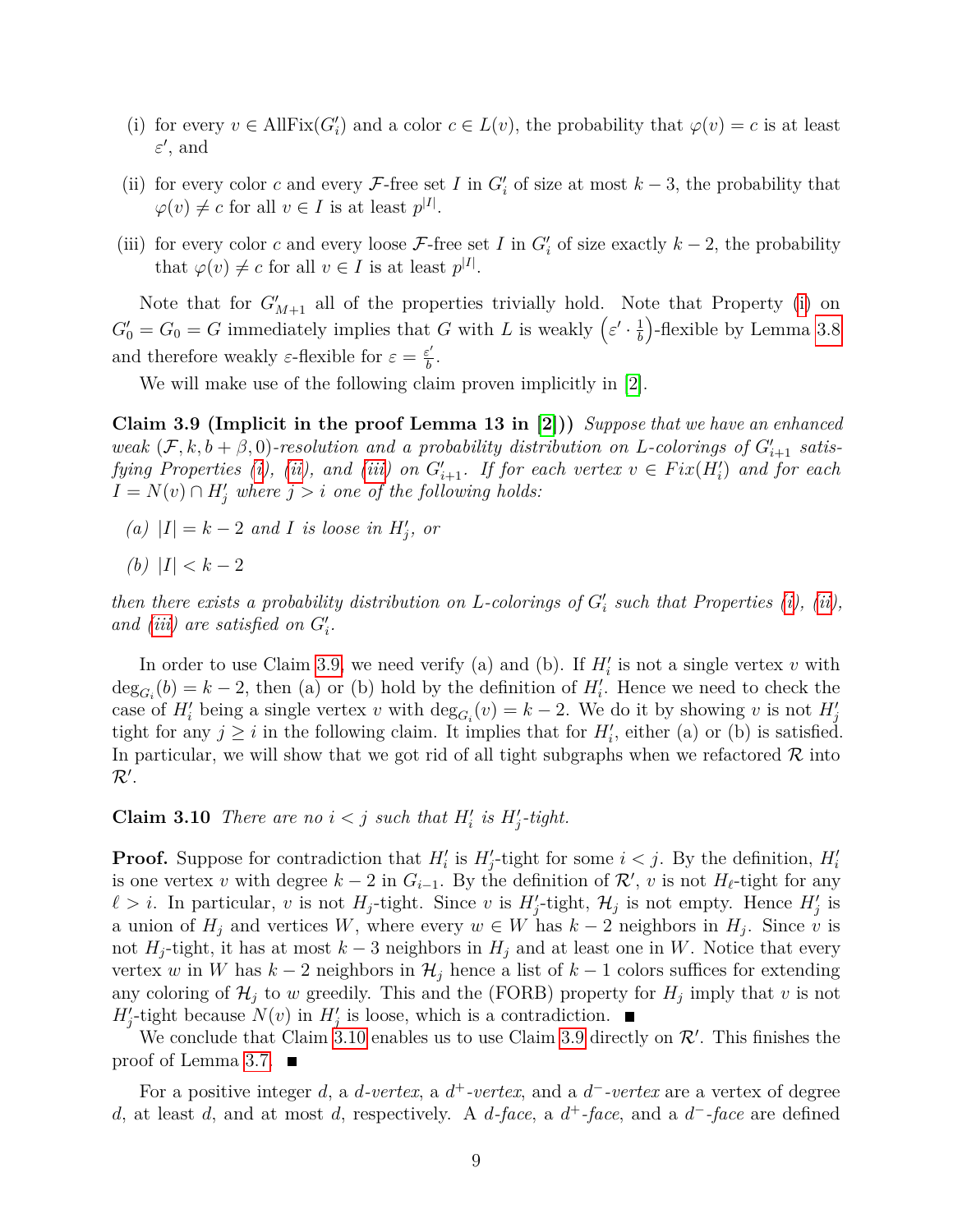analogously. A  $(d_1, d_2, d_3)$ -face is a 3-face where the degrees of the vertices on the face are  $d_1, d_2, d_3$ . We will sometimes call 3-faces *triangles*. A *diamond D* is a graph isomorphic to *K*<sup>4</sup> minus an edge. The 2-vertices of *D* are be called the *side vertices*, and the 3-vertices will be called the *middle vertices* of D. For a vertex  $v$ , denote by  $d(v)$  the degree of  $v$ . Let G be a graph. By  $T(a, b, c)$  we denote a triangle in *G* vertices of degree  $a, b$ , and  $c$  in  $G$ , and by *Dia*( $a − b, c, d$ ) a diamond in *G* with middle vertices of degrees *a* and *b* and side vertices of degrees *c* and *d*.

<span id="page-9-1"></span>**Lemma 3.11** *Let G be a plane*  $\{C_5, C_6, C_7\}$ *-free graph. Suppose that v is the middle vertex of k distinct diamonds, and v is adjacent to m faces of size 3 or 4 that are not part of a diamond in which v is a middle vertex. Then*  $d(v) \geq 3k + 2m$  *and*  $k \leq \lfloor \frac{d(v)}{3} \rfloor$ .

**Proof.** If not, then *v* is adjacent to three faces  $f, g, h$ , each of them of size at most 4, such that *f, g* share an edge and *g, h* share an edge. But this induces a cycle  $C_i$  with  $5 \leq i \leq 7$ , a contradiction.

In all the figures in the paper, black vertices have all their incident edges drawn, whereas a white vertex may have more edges incident than drawn (since white vertices are in the boundary).

## **4 Proof of Theorem [1.1](#page-2-1)**

### **4.1 Reducible Configurations**

Let  $\mathcal{F} = \{K_4, C_5, C_6, C_7, B_5\}$ . In this section we will provide a handful of  $(\mathcal{F}, 4)$ -boundaryreducible configurations.

<span id="page-9-0"></span>**Lemma 4.1** *The following configurations are* (F*,* 4)*-boundary-reducible. See Figure [3](#page-12-0) for reference. If boundary is not mentioned, it is empty.*

- (C1) *A vertex of degree at most 2.*
- (C2) *Three* 3*-vertices appearing on a path of length 2.*
- (C3) *The triangle T*(3*,* 3*,* 3)*.*
- (C4) Let *u* be a 3-vertex adjacent to the middle 4-vertex of the diamond  $D = Dia(4-3, 4, 5^+)$ . Let *v* denote the 5<sup>+</sup>-vertex that is a side vertex of D. Then  $D \cup \{u\}$  is reducible with *boundary v.*
- (C5)  $Di a (3-3, 5^+, 5^+)$  *with*  $5^+$ -vertices in the boundary.
- (C6)  $Diag(3-5^+,3,5^+)$  *with*  $5^+$ -vertices in the boundary.
- (C7) *The diamond Dia*(5 − 4*,* 3*,* 3)*.*
- (C8) Let  $D_1 = Dia(4-4, 5, 3)$  and  $D_2 = (5-3, 4, 4^+)$  be two diamonds sharing the same 5*-vertex. Let v denote the* 4 <sup>+</sup>*-vertex that is a side vertex of D*2*. Then the subgraph*  $D_1 \cup D_2$  *is reducible with v in the boundary.*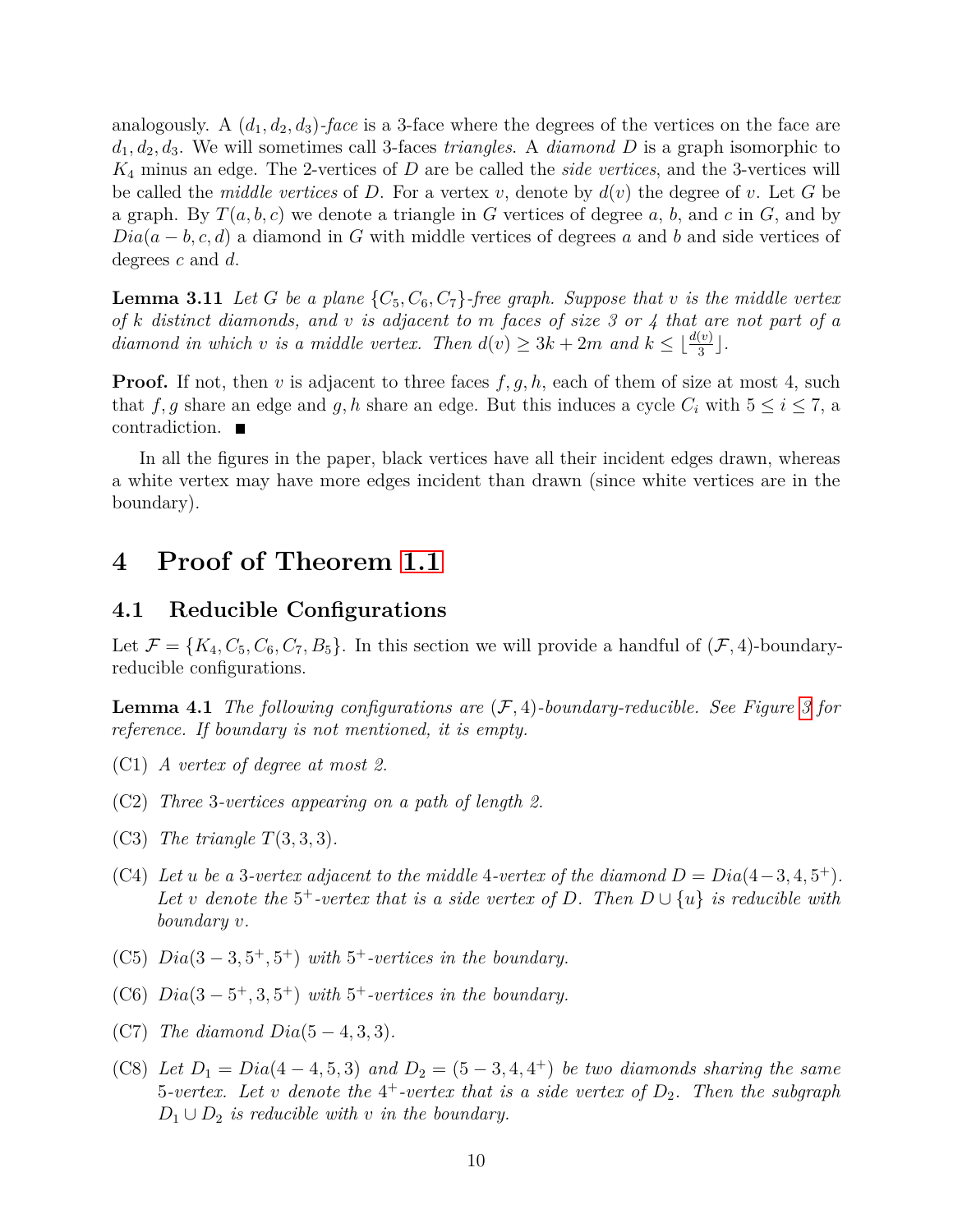- (C9) Let  $D_1 = D_2 = Dia(3-4, 4, 5^+)$  *be two diamonds whose middle* 4-vertices are connected *by an edge. Let*  $v_1$  *and*  $v_2$  *denote the two*  $5^+$ -vertices that are the side vertices of  $D_1$ *and*  $D_2$ . Then the subgraph  $D_1 \cup D_2$  *is reducible with*  $v_1$  *and*  $v_2$  *in the boundary.*
- (C10) *Let*  $D_1 = Dia(4-3, 5^+, 5)$  *and*  $D_2 = Dia(5-3, 4, 4^+)$  *be two diamonds sharing a middle* 5*-vertex. Let v*<sup>1</sup> *denote the* 5 <sup>+</sup>*-vertex that is a side vertex of D*<sup>1</sup> *and let v*<sup>2</sup> *denote the*  $4^+$ -vertex that is a side vertex of  $D_2$ . Then the subgraph  $D_1 \cup D_2$  is reducible with  $v_1$ *and v*<sup>2</sup> *in the boundary.*
- (C11) *A diamond Dia*(4−4*,* 3*,* 4) *along with a* 3*-vertex adjacent to one of the middle* 4*-vertices.*
- (C12) *Let*  $D_1 = Dia(3-4, 4, 5^+)$  *and*  $D_2 = Dia(4-4, 4, 3)$  *be two diamonds whose middle* 4*-vertices are connected by an edge. Let v denote the* 5 <sup>+</sup>*-vertex that is a side vertex of D*<sub>1</sub>*.* Then the subgraph  $D_1 \cup D_2$  *is reducible is reducible with v in the boundary.*
- (C13) *Let*  $D_1 = Dia(3-5, 5, 5)$  *and*  $D_2, D_3 = Dia(5-3, 4, 5+)$  *be two diamonds where the two side* 5-vertices of  $D_1$  are middle vertices of  $D_2$  and  $D_3$ . Let  $v_1$  and  $v_2$  denote the *two side*  $5^+$ -vertices of  $D_2$  *and*  $D_3$ *, respectively. Then*  $D_1 \cup D_2 \cup D_3$  *is reducible with*  $v_1$ *and v*<sup>2</sup> *in the boundary.*

We wish to point out that the reducible configurations are meant to be induced subgraphs by definition, and we will use them as such in the discharging part of the proof. The only configuration, where two external edges can be identified is  $(C2)$  and it gives  $(C3)$ , which we explicitly list. It can be straightforwardly checked that no identification of vertices in  $(C1)$ – $(C15)$  is possible since otherwise, it creates a forbidden subgraph.

**Proof of Lemma [4.1.](#page-9-0)** It is straightforward to check that each configuration (C1)–(C15) satisfies the (FIX) and (FORB) conditions in Definition [3.1.](#page-4-1) However, checking all the cases is rather tedious. Hence we developed a simple computer program that does it, see <code><http://lidicky.name/pub/flexibility> $^{\rm l}$ . In particular, a greedy coloring works in all</code> cases. For an interested reader who wishes to check some cases by hand, we added list sizes to Figure [3.](#page-12-0) We also provide here proofs showing that  $(C2)$  and  $(C5)$  are  $(\mathcal{F}, 4)$ -boundaryreducible. Together, these two configurations demonstrate how to prove that the remaining configurations are reducible.

The two reducible configurations  $H_1$  and  $H_2$  corresponding to (C2) and (C5), respectively are depicted in Figure [2.](#page-11-0) The reduced parts  $R_1 = H_1$  and  $R_2 \subset H_2$  are provided as well. Finally, we have labeled each vertex in the figure with the value of the function  $4-\deg_{H_i}+\deg_{R_i}$ for  $i \in \{1, 2\}$ .

<span id="page-10-0"></span><sup>&</sup>lt;sup>1</sup>This program is also available as a part of the sources in our arXiv submission.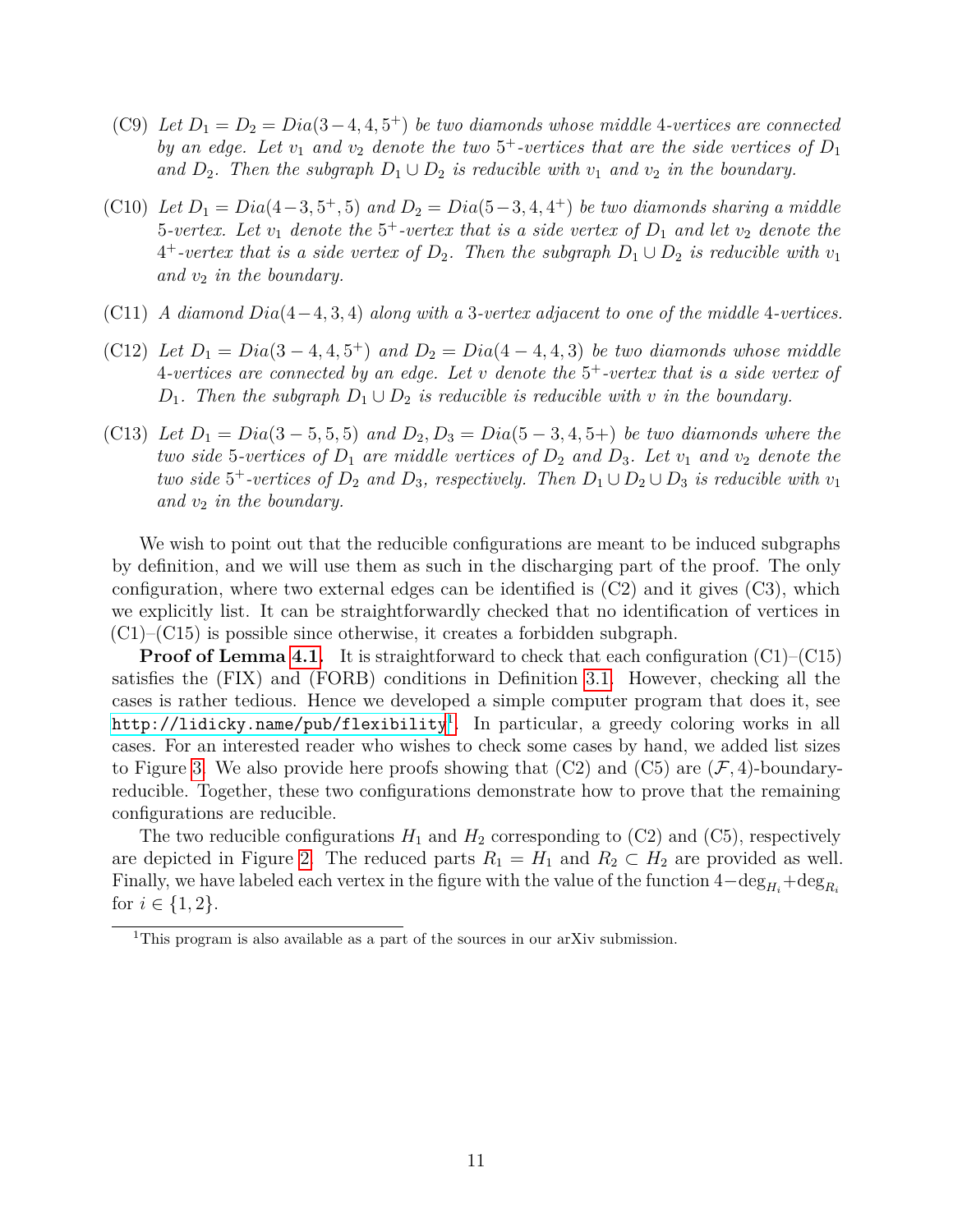<span id="page-11-0"></span>

Figure 2: Reducible configurations (C2) and (C5). The reduced parts consist of the black vertices.

By definition, checking the (FIX) condition for any subgraph *H* with reducible part *R* is equivalent to showing that for each  $v \in V(R)$ , R can be properly colored after assigning each vertex a list of size  $((4 - \deg_H + \deg_R) \downarrow v)$ . It is clear by inspection that this is the case for  $(C2) = H_1 = R_1$ , and hence we only need to check the (FORB) condition for  $(C2)$ . Since (FIX) is already verified, it implies (FORB) for subsets of size one in *R*. It remains to verify (FORB) for subsets of size two in *R*.

If we apply (FORB) to *a* and *c*, then both *a* and *b* will be left with one available color in their lists. Vertex *b* still has three colors in it's list. Therefore, we can greedily color *a*, *c*, and *b* in this order to obtain a proper coloring for (C2). If we apply (FORB) to *a* and *b*, then the color for *a* will be fixed, and each of *b* and *c* will be left with two possible colors. Therefore, we can greedily color *a*, *b*, and *c* in this order to obtain a proper coloring for (C2). By symmetry, the case of applying (FORB) to *b* and *c* is also verified, implying that (C2) is reducible.

Let  $H_2$  be a subgraph of *G* isomorphic to (C5). Let  $R_2 \subset H_2$  denote the reducible part of (C5), i.e. the subgraph of  $H_2$  induced by vertices  $u_1, \ldots, u_4$ . For each  $i = 1, \ldots, 4$ , we will check the (FIX) condition for  $u_i$ . Let  $L_i$  be an arbitrary list assignment where each vertex in *R* is assigned a list of size  $((4 - \deg_H + \deg_R) \downarrow u_i)$ . We will now show that *R* can be properly colored. In each case we list the order of vertices in greedy coloring.

- $L_1: u_1, u_2, u_4, u_3.$
- $L_2: u_2, u_1, u_4, u_3$ .
- $L_3: u_3, u_4, u_2, u_1.$
- $L_4: u_4, u_3, u_2, u_1$ .

Next we need to verify that *H* satisfies the (FORB) condition. However, only one subset of *R* of size two is *F*-free:  $\{u_1, u_2\}$ . In that case *R* can be colored greedily in the following order  $u_1, u_2, u_4, u_3$ . Thus, (C5) is a reducible configuration.  $\blacksquare$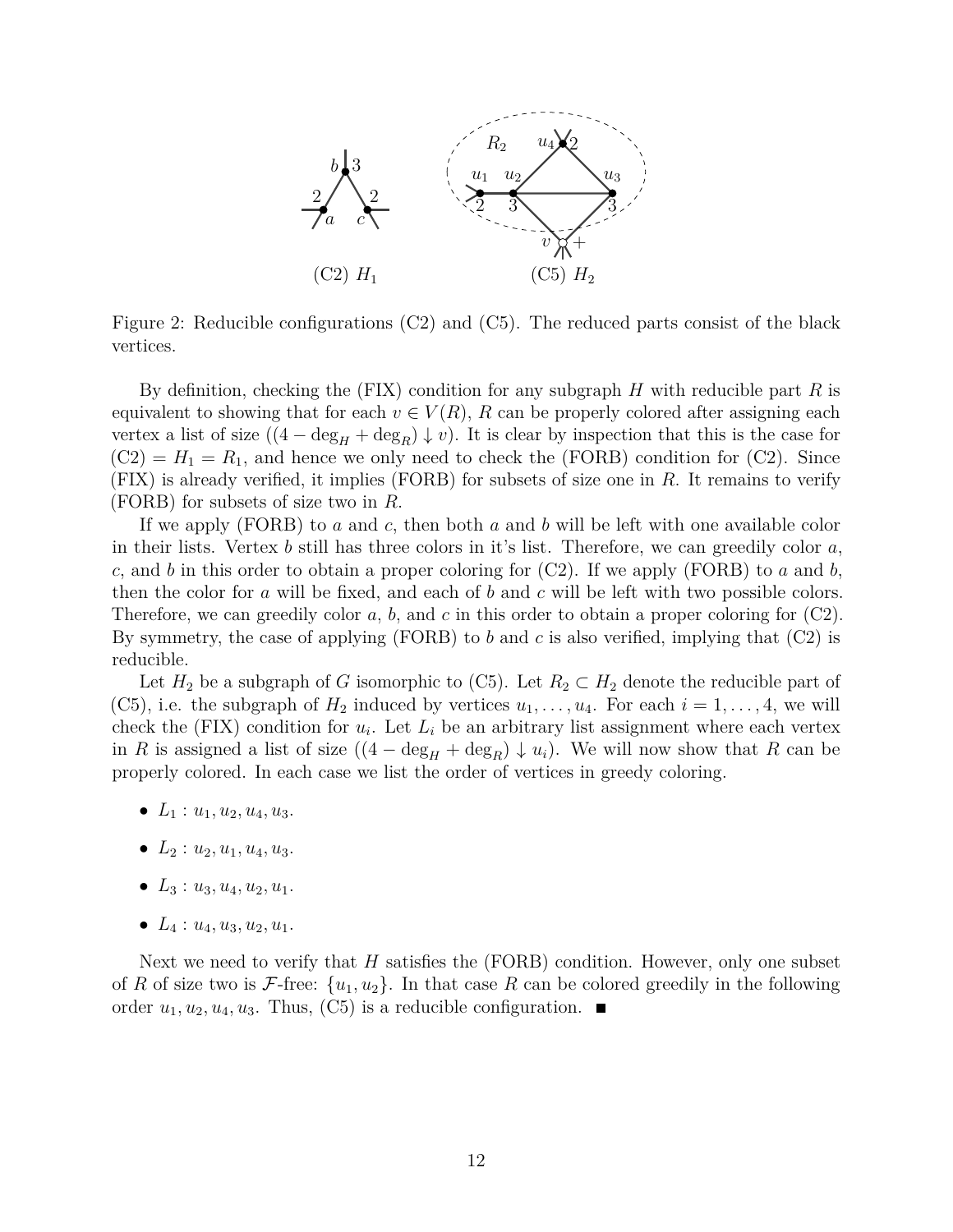

<span id="page-12-0"></span>Figure 3: Reducible Configurations for Theorem [1.1.](#page-2-1) The labels give the list sizes remaining after accounting for the external neighbors and boundary vertices.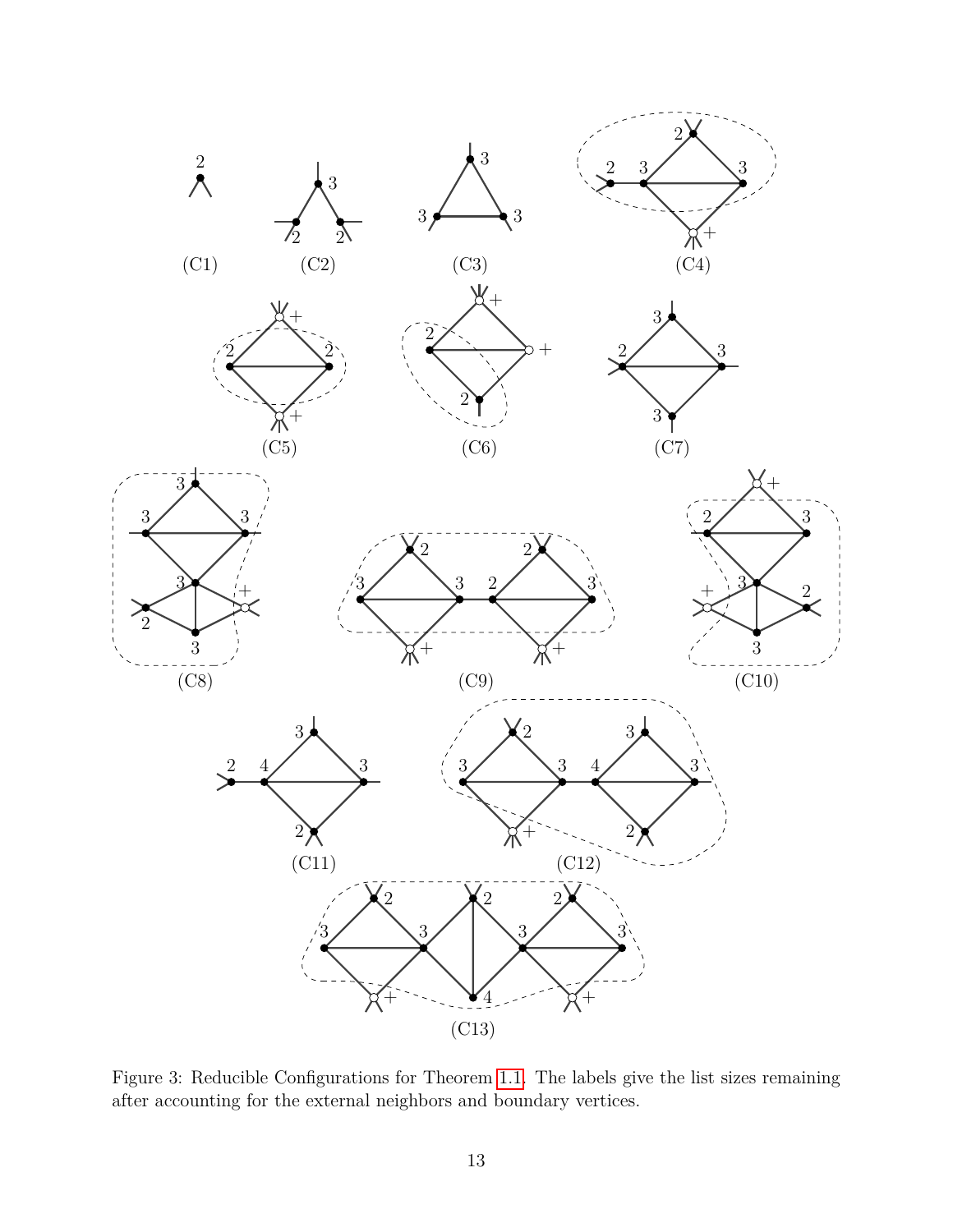### **4.2 Discharging**

<span id="page-13-0"></span>In this section we prove the following lemma, which by Lemma [3.4](#page-5-0) implies Theorem [1.1.](#page-2-1)

**Lemma 4.2** Let *G* be a connected  $\{K_4, C_5, C_6, C_7, B_5\}$ -free plane graph. Then *G* contains *at least one of the reducible configurations* (C1)–(C13)*.*

**Proof.** Suppose for contradiction that *G* is a connected  $\{K_4, C_5, C_6, C_7, B_5\}$ -free plane graph that contains none of the configurations  $(C1)$ – $(C13)$ . We use discharging to obtain a contradiction with Euler's formula.

We denote the initial charge by *ch*. For every vertex *v*, we let  $ch(v) = deg(v) - 4$ , and every face *f* we let  $ch(f) = \ell(f) - 4$ , where  $\ell(F)$  is the length of the facial walk. For convenience we will also assign charge to the edges of *G*. The initial charge is 0 for each edge. By Euler's formula, the total sum of initial charges is  $-8$ .

We sequentially apply the following rules that move the charge around, while keeping the sum of charges unchanged. The charge at the end is called the *final charge*. The final charges will be all nonnegative, contradicting that their sum is  $-8$ .

- (R1) Every 8 <sup>+</sup>-face sends charge 1*/*2 to every incident 3-face and 4-face for every edge they have in common.
- (R2) For every edge *e* that is not incident with any 3-face or 4-face the following applies. If *e* is a bridge, *e* receives charge 1 from the unique face incident with *e*. If *e* is not a bridge, *e* receives charge 1*/*2 for each of the two faces incident to *e*.
- (R3) For every vertex *u* and an incident edge  $e = uz$  with charge 1:
	- (R3a) If *u* and *z* are both 3-vertices, then *e* sends charge 1*/*2 to *u*.
	- (R3b) If  $u$  is a 3-vertex and  $z$  is 4<sup>+</sup>-vertex, then  $e$  sends charge 1 to  $u$ .
	- (R3c) If *z* is a 4<sup>+</sup>-vertex, *u* is the middle 4-vertex of the diamond  $Dia(4-3,4,4^+)$ , and *v* is the 3-vertex on this diamond, then *e* sends 1 to *v*.
	- (R3d) If *z* is a 4<sup>+</sup>-vertex, *u* is one of the middle 4-vertices of the diamond  $Dia(4-4,3,4)$ , and *v* is the 3-vertex on this diamond, then *e* sends 1*/*2 to *v*.
- (R4) Every 4-face sends charge 1 to each incident 3-vertex.
- (R5) Let *f* be a 3-face that is not part of a diamond. If exactly one vertex *u* of *f* has degree 3, then *f* sends 1*/*2 to *u*.
- (R6) The following rules apply for a 5-vertex *u*. If *u* is a middle vertex in
	- (R6a) *Dia*(5 − 3*,* 4*,* 4) or *Dia*(5 − 3*,* 5*,* 4), then *u* sends 1 to the middle 3-vertex;
	- (R6b)  $Dia(5-3, 6^+, 4^+)$  or  $Dia(5-3, 5, 5)$ , then *u* sends 1/2 to the middle 3-vertex;
	- (R6c)  $Dia(5-5^+,3,3)$ , then *u* sends 1/4 to each of the two side 3-vertices;
	- (R6d)  $Dia(5-4^+, 4^+, 3)$ , then *u* sends 1/2 to the side 3-vertex.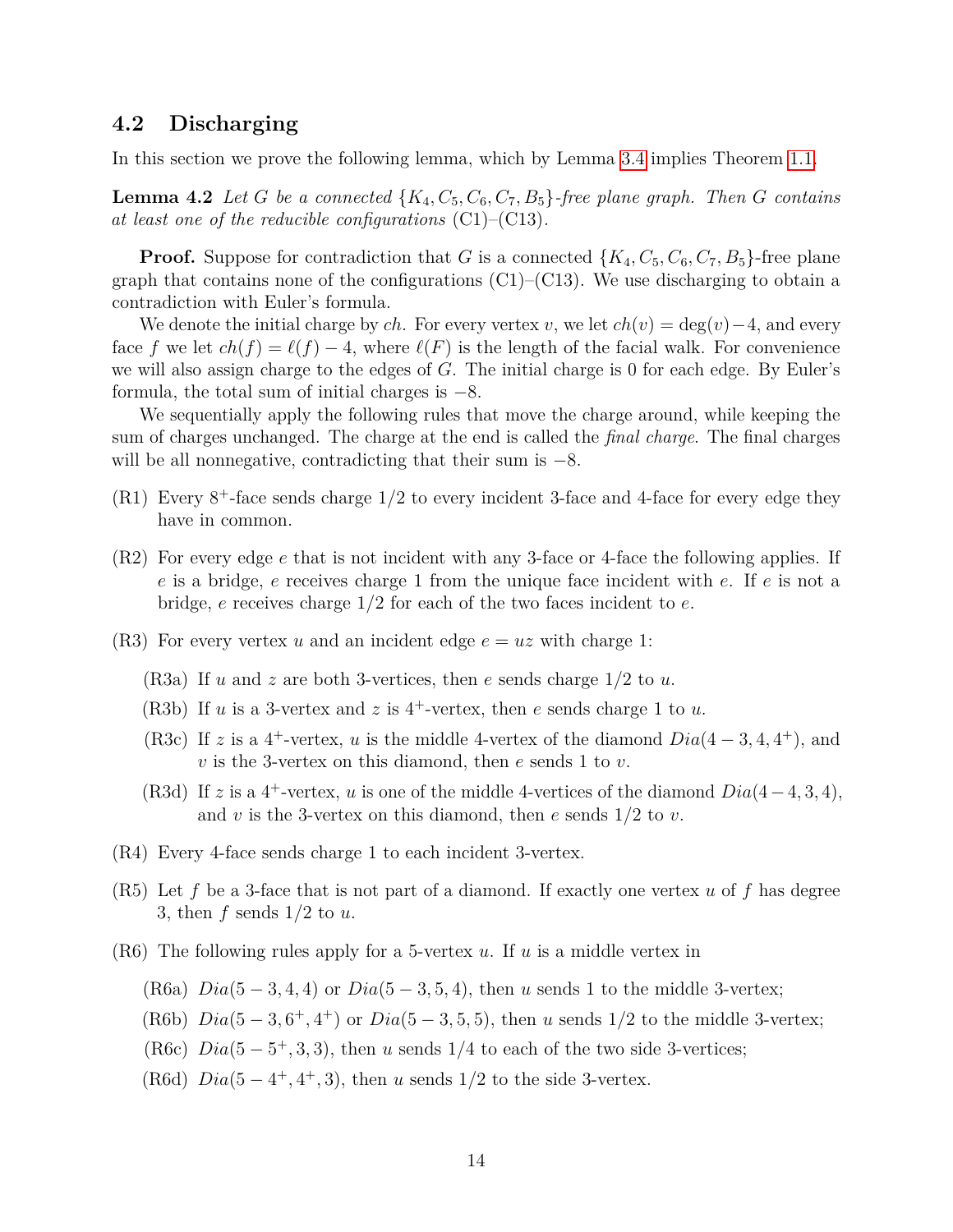- (R7) The following rules apply for every 5-vertex *u* and a diamond *D*, where *v* is a side vertex of *D*. If *D* is
	- (R7a) *Dia*(4 − 4*,* 5*,* 3), then *u* sends 1*/*2 to the side 3-vertex;
	- (R7b)  $Dia(4-3,5,5^+)$ , then *u* sends  $1/2$  to the middle 3-vertex;
	- (R7c)  $Dia(5-3,5,4^+)$  and *u* has not already sent 1 to another diamond under rule (R6a), then *u* sends 1*/*2 to the middle 3-vertex.
- (R8) The following rules apply for every  $6^+$ -vertex  $u$  and a diamond  $D$ , where  $u$  is a side vertex of *D*. If *D* is
	- (R8a)  $Dia(5-3,6^+,4^+)$ , then *u* sends  $1/2$  to the middle 3-vertex;
	- (R8b)  $Dia(4-4, 6^+, 3)$ , then *u* sends  $1/2$  to the side 3-vertex;
	- (R8c)  $Di\alpha(4-3,6^+,4^+)$ , then *u* sends  $1/2$  to the middle 3-vertex.
- (R9) The following rules apply for every  $6^+$ -vertex *u* and a diamond *D*, where *u* is a middle vertex of *D*. If *D* is
	- (R9a)  $Dia(6^+ 4^+, 3, 3)$  then *u* sends 1/2 to each of the side vertices;
	- (R9b)  $Dia(6^+ 4^+, 4^+, 3)$ , then *u* sends 1 to the side 3-vertex;
	- (R9c)  $Di\alpha(6^+ 3, 4^+, 4^+)$  then *u* sends 1 to the other middle 3-vertex.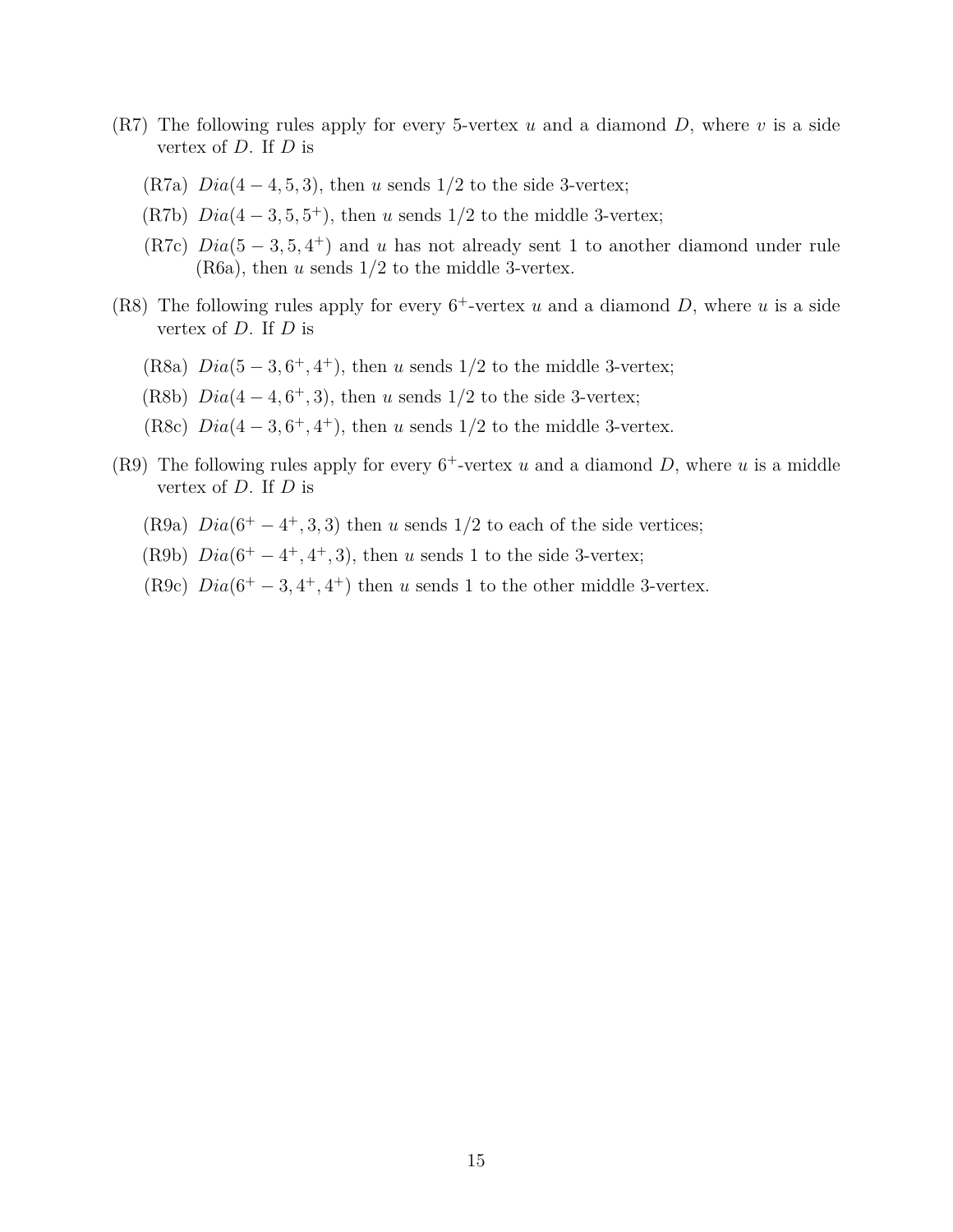

Figure 4: Discharging rules for Theorem [1.1](#page-2-1)

<span id="page-15-0"></span>**Claim 4.3** *The final charge of every face of G is nonnegative.*

**Proof.** Given that  $G$  does not contain any faces of length  $5, 6$  or  $7$ , we consider  $8^+$ -faces, 4-faces, and 3-faces as three separate cases covering everything.

Suppose that *f* is an  $8^+$ -face. Then the initial charge of *f* is equal to  $\ell(f) - 4$ . By (R1) and (R2),  $f$  sends at most  $\frac{1}{2}$  for each of these edge that is not a bridge and charge 1 to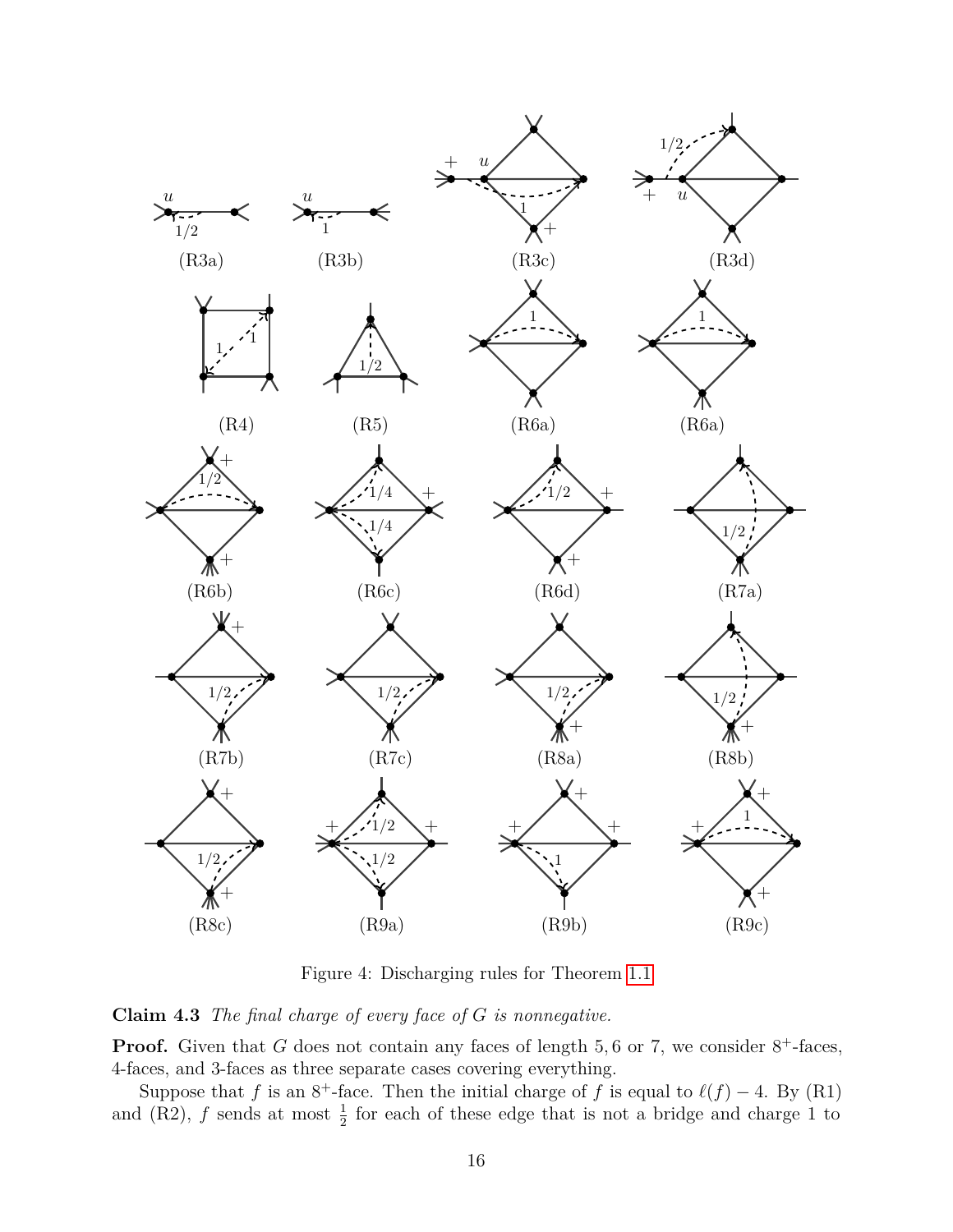each bridge by (R2). This means that *f* sends at most  $\frac{\ell(f)}{2}$ 2  $\leq \ell(f) - 4$  total charge. Since  $(R1)$  and  $(R2)$  are the only rules requiring an  $8^+$ -face to send out charge, every  $8^+$ -face has nonnegative final charge.

Suppose that f is a 4-face. Then f has its initial charge 0. Since  $C_5$ ,  $C_6$ , and  $C_7$  are forbidden subgraphs,  $f$  must be incident with four  $8^+$ -faces. By  $(R1)$ , each face sharing an edge with *f* sends charge  $\frac{1}{2}$  to *f* for every edge they have in common, leaving *f* with a total charge of 2 before applying  $(R2)$ – $(R9)$ . Given that  $(C2)$  is a reducible configuration, *f* cannot contain more than two 3-vertices. Thus, (R4) applies to *f* at most twice, which decreases the charge at *f* by at most 2. Since no other rules apply to 4-faces, *f* has nonnegative final charge.

Next suppose that *f* is a 3-face that is not contained in a diamond. Every face incident to f must be an  $8^+$ -face since  $C_5$ ,  $C_6$ , and  $C_7$  are forbidden subgraphs. This means that after applying  $(R1)$ ,  $f$  has charge  $\frac{1}{2}$ . Among rules  $(R2)$ – $(R9)$ , only  $(R5)$  requires a 3-face to send out charge. If (R5) applies to  $f$ , then it only requires  $f$  to send a charge of  $\frac{1}{2}$ . This means that *f* has nonnegative final charge.

Lastly, assume that  $f$  is a 3-face contained in a diamond  $D$ . Then  $f$  shares one edge with another 3-face. Since  $C_5$ ,  $C_6$ , and  $C_7$  are forbidden subgraphs, f shares its other two edges with 8<sup>+</sup>-faces. By (R1), *f* receives charge at least  $\frac{1}{2}$  for each edge it shares with an 8<sup>+</sup>-face, leaving *f* with charge at least 0 before applying  $(R2)$ – $(R9)$ . None of these rules, however, demand charge from a 3-face that is contained in a diamond, implying that *f* will end with nonnegative charge. As we have considered all possible faces in  $G$ , this completes the proof of Claim [4.3.](#page-15-0)  $\blacksquare$ 

#### <span id="page-16-0"></span>**Claim 4.4** *The final charge of every edge of G is nonnegative.*

**Proof.** Let  $e = uz$  be an edge of *G*. If *e* is incident with a 3-face or a 4-face, then none of the rules apply to *e* and there is nothing to prove. Otherwise, *e* has charge 1 after applying (R2). As (R3) is the only rule that requires any edge to send out charge, it suffices to verify that *e* will never be asked to give more than 1 charge under (R3).

If *u* and *z* are both 3-vertices, then only (R3a) applies to *e* and the edge sends exactly  $\frac{1}{2}$ to each of *u* and *z*. If *u* is a 3-vertex and *z* is a 4<sup>+</sup>-vertex, then only (R3b) applies, and  $\overline{e}$ send exactly 1 to *u*.

If *u* is a 4<sup>+</sup>-vertex and *z* is a 5<sup>+</sup>-vertex, then (R3) does not apply with *z* and *e* sends charge at most 1 using either (R3c) or (R3d).

The remaining case is that both *u* and *z* are 4-vertices. The rules demand *e* to send charge more than 1 if by symmetry (R3c) applies with *u* and one of (R3c) and (R3d) applies with *z*. However, this would give reducible configurations (C9) and (C12), respectively. Therefore, no edge in  $G$  that begins with charge 1 will ever be asked to send out more than 1 total charge, completing the proof of Claim [4.4.](#page-16-0)  $\blacksquare$ 

### <span id="page-16-1"></span>**Claim 4.5** *The final charge of every* 4 <sup>+</sup>*-vertex is nonnegative.*

**Proof.** Suppose that *v* is a 4-vertex. The initial charge of *v* is 0, and there are no rules requiring *v* to send out charge, so *v* will end with nonnegative charge.

Next suppose that *v* is a 5-vertex. Then the initial charge of *v* is 1. Only (R6) and (R7) require a 5-vertex to distribute charge. Therefore, we may assume that *v* is incident with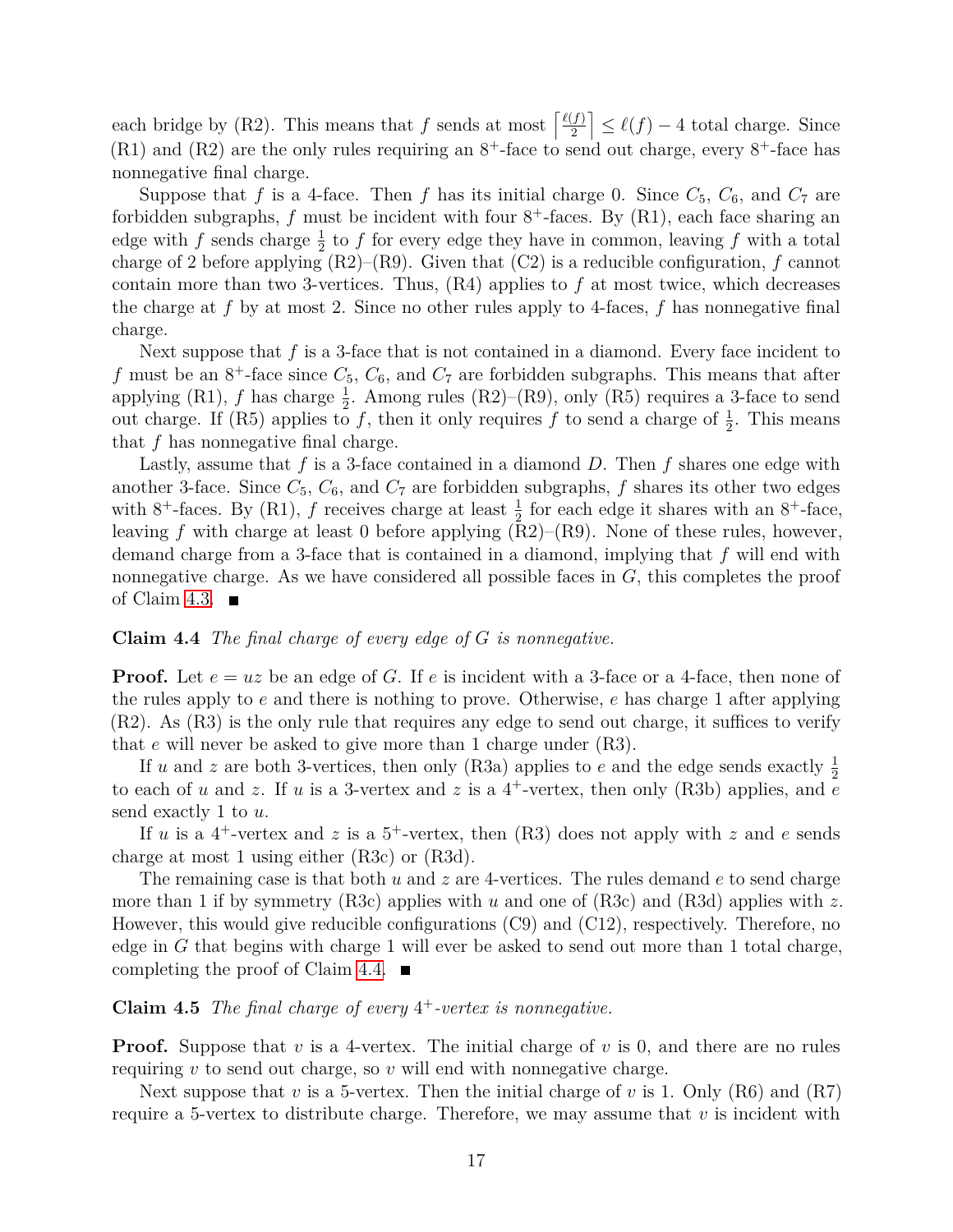at least one diamond. Given that *G* does not contain any  $C_5$ ,  $C_6$ ,  $C_7$ , or  $B_5$  subgraphs, *v* is incident with at most two diamonds.

First suppose that *v* is incident with exactly one diamond *D*. If *v* is a middle vertex of *D* then only (R6) applies to *v*, and if *v* is a side vertex of *D* then only (R7) applies to *v*. As neither of these two rules will require *v* to send out charge more than 1, *v* will end with nonnegative charge.

Next suppose that *v* is incident with two diamonds  $D_1$  and  $D_2$ . Since that *G* does not contain any  $C_5$ ,  $C_6$ ,  $C_7$ , or  $B_5$  subgraphs,  $D_1$  and  $D_2$  must be edge disjoint. Since  $d(v) = 5$ , *v* cannot be a middle vertex of both diamonds. If *v* is a side vertex of both diamonds, then only (R7) applies to *v*. As (R7) will not require *v* to send charge more than  $\frac{1}{2}$  to either diamond, *v* will end with nonnegative charge.

Therefore, we may assume that  $v$  is a middle vertex of  $D_1$  and a side vertex of  $D_2$ . In this case, it is possible that both (R6) and (R7) apply to *v*. Among the subcases of (R6), only (R6a) requires *v* to send out charge for more than  $\frac{1}{2}$ , and (R7) will never ask *v* send out charge more than  $\frac{1}{2}$ . Given that configuration (C8) is reducible, (R6a) cannot apply with (R7a). Next, given that configuration (C10) is reducible, (R6a) cannot apply with (R7b). By assumption of (R7c), (R6a) cannot apply with (R7c). Therefore *v* is never asked to send more than 1, implying that *v* will end with nonnegative charge.

Now suppose that  $v$  is a  $6^+$ -vertex. The only rules that apply to  $v$  are  $(R8)$  and  $(R9)$ . Under these rules, *v* sends at most 1 to all diamonds that contain *v* as a middle vertex, and *v* sends at most 1*/*2 to all diamonds that contain *v* as a side vertex. Assume that *v* is the middle vertex of *k* distinct diamonds, and incident to *m* other faces of size 3. By Lemma [3.11,](#page-9-1) the final charge of *v* is at least

$$
d(v) - 4 - k - \frac{m}{2} = d(v) - 4 - \frac{3k + 2m}{4} - \frac{k}{4} \ge \frac{3d(v)}{4} - 4 - \frac{1}{4} \left\lfloor \frac{d(v)}{3} \right\rfloor \ge \frac{2d(v)}{3} - 4,
$$

<span id="page-17-0"></span>and  $\frac{2d(v)}{3} - 4$  is nonnegative whenever  $d(v) \ge 6$ . This completes the proof of Claim [4.5.](#page-16-1) **Claim 4.6** *The final charge of every* 3*-vertex that is not contained in a diamond is nonnega-*

*tive.*

**Proof.** Let *v* be a 3-vertex that is not contained in a diamond. Then the initial charge of *v* is −1. As there are no rules requiring *v* to send out charge, we only need to verify that *v* will receive charge at least 1. First suppose that *v* is not incident to any 3-faces or 4-faces. Then each of the three edges incident to *v* receive charge 1 under (R2). Next, each of these edges sends  $\frac{1}{2}$  to *v* by (R3), leaving *v* with a charge of  $\frac{1}{2}$ .

Now suppose that *v* is incident to at least one 4-face *f*. By (R4), *v* receives 1 from *f* and we are done. Therefore, we may assume that *v* is not incident to any 4-face, and that *v* is incident to at least one 3-face *T*. By assumption, *T* is not contained in a diamond.

- Case 1: *T* contains another 3-vertex. In this case,  $v$  must be adjacent to a  $4^+$ -vertex  $u$ that is not contained *T*, since  $(C2)$  is reducible. Then by  $(R3b)$ , *v* receives a charge of 1 from the edge *uv*.
- Case 2: *T* contains two 4<sup>+</sup>-vertices. Again, let *u* be the neighbor of *v* that in not contained in *T*. Here, *v* will receive at least  $\frac{1}{2}$  from (R3). With that being said, *T* will send the remaining  $\frac{1}{2}$  to *v* under (R5).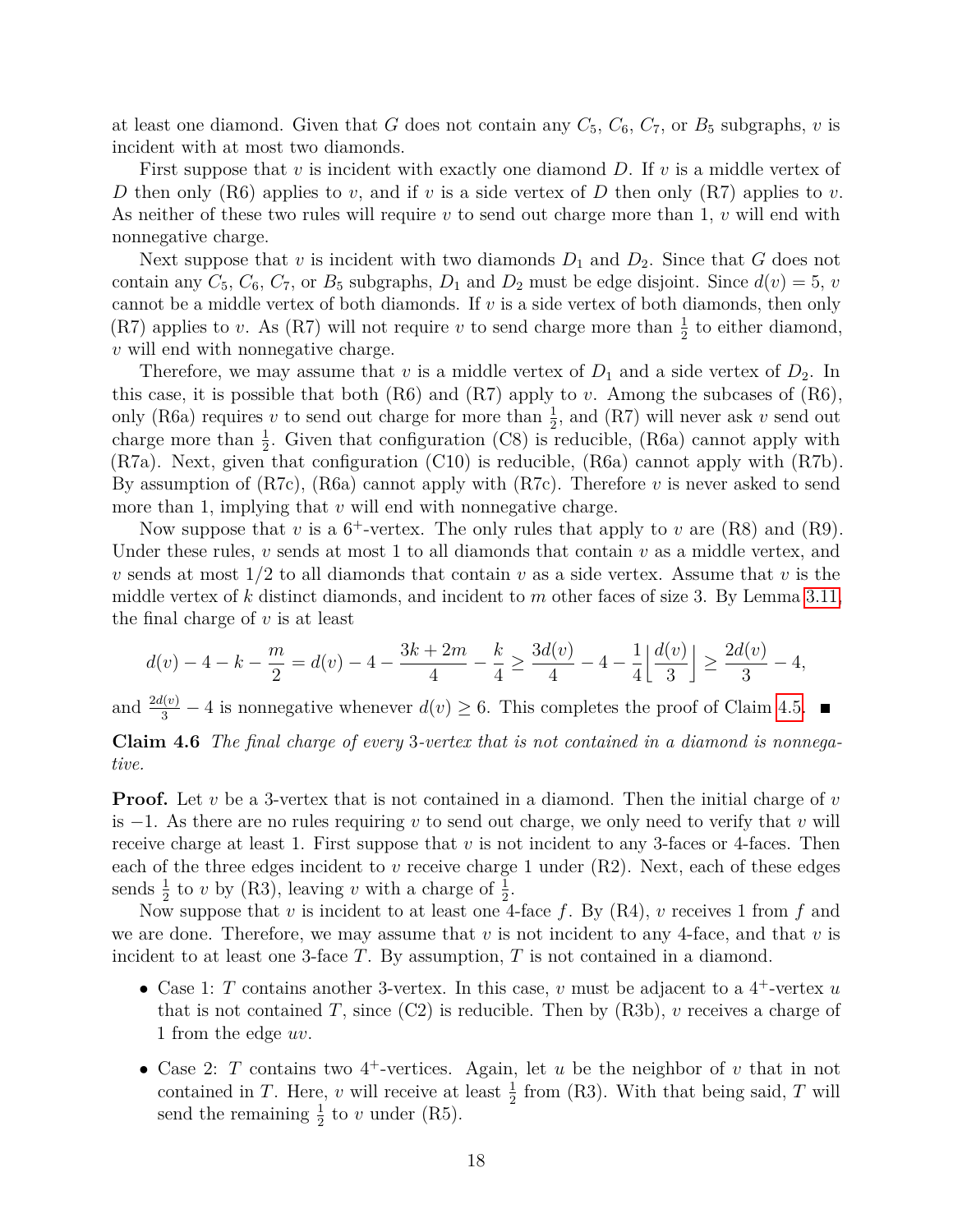<span id="page-18-0"></span>This completes the proof of Claim [4.6.](#page-17-0)  $\blacksquare$ 

**Claim 4.7** *The final charge of every* 3*-vertex that is incident to a diamond is nonnegative.*

**Proof.** Assume that *v* is a 3-vertex incident to a diamond *D*. Since (C2) and (C3) are reducible, there is at most one other 3-vertex incident to *D*. Since the initial charge of *v* is −1, and there is no rule requiring a 3-vertex to send charge, it suffices to show that *v* will always receive charge at least 1 after applying rules  $(R1)$ – $(R9)$ . We consider the following cases.

**Case 1:** *v* is the only 3-vertex incident to *D* and *v* is a side vertex of *D*. Given the list of forbidden subgraphs in  $G$ , the other two faces incident to  $v$  must be  $8^+$ -faces. Hence by (R3), *v* receives charge at least  $\frac{1}{2}$  from the only edge incident to *v* that is not a part of *D*. There are three subcases to Case 1 showing how *v* gets another  $\frac{1}{2}$  of charge.

1.  $D = Dia(4-4, 4, 3)$ 

Let x and y denote the two middle vertices of D. Since (C11) is reducible, each of the neighbors of  $x$  and  $y$  that are not contained in  $D$  must be  $4^+$ -vertices. Therefore by (R3d), *v* receives  $\frac{1}{2}$  from the each of two edges incident to *x* and *y* that are not contained in *D*.

2.  $D = Dia(4-4, 5^+, 3)$ 

Let *u* denote the other side vertex in *D*. If *u* is a 5-vertex, then *v* receives  $\frac{1}{2}$  from *u* by (R7a). If *u* is a  $6^+$ -vertex, then *v* receives  $\frac{1}{2}$  from *u* by (R8b).

3.  $D = Dia(5^+ - 4^+, 4^+, 3)$ 

Let *u* denote the 5<sup>+</sup>-vertex that is the middle vertex of *D*. If  $d(u) = 5$ , then *u* sends charge  $\frac{1}{2}$  to *v* by (R6d). If  $d(u) \ge 6$ , then *u* sends charge  $\frac{1}{2}$  by (R9b).

In all three cases, the final charge of *v* is nonnegative.

**Case 2:** *v* is the only 3-vertex incident to *D* and *v* is a middle vertex of *D*. There are four subcases to Case 2. In each *v* receives charge 1 which leads to nonnegative final charge.

1.  $D = Dia(4-3, 4, 4^+)$ 

Let *u* denote the middle 4-vertex of *D*. Since (C4) is reducible, the unique neighbor *z* of  $u$  not contained in  $D$  must be a  $4^+$ -vertex. Therefore, the edge  $uz$  will send charge 1 to *v* by (R3c), leaving *v* with nonnegative charge.

2.  $D = Dia(4-3, 5^+, 5^+)$ 

Let *x* and *y* denote the two side vertices of *D*. If  $d(x) = 5$ , then *x* will send charge  $\frac{1}{2}$  to *v* by (R7b). If  $d(x) \geq 6$ , then *x* will send charge  $\frac{1}{2}$  to *v* by (R8c). As the rules apply to *y* identically as they do to *x*, it follows that *v* will end with nonnegative charge.

3. 
$$
D = Dia(5-3, 4^+, 4^+).
$$

Let *u* denote the middle 5-vertex of *D* and let *x* and *y* denote each of the side  $4^+$ -vertices of *D* with  $d(x) \leq d(y)$ . If  $d(x) = d(y) = 4$ , then *u* sends charge 1 to *v* by (R6a). If  $d(x) = 4$  and  $d(y) = 5$ , then *u* sends charge 1 to *v* by (R6a). If  $d(x) = 4$  and  $d(y) \ge 6$ , then *u* sends charge  $\frac{1}{2}$  to *v* by (R6b) and *y* sends  $\frac{1}{2}$  to *v* by (R8a).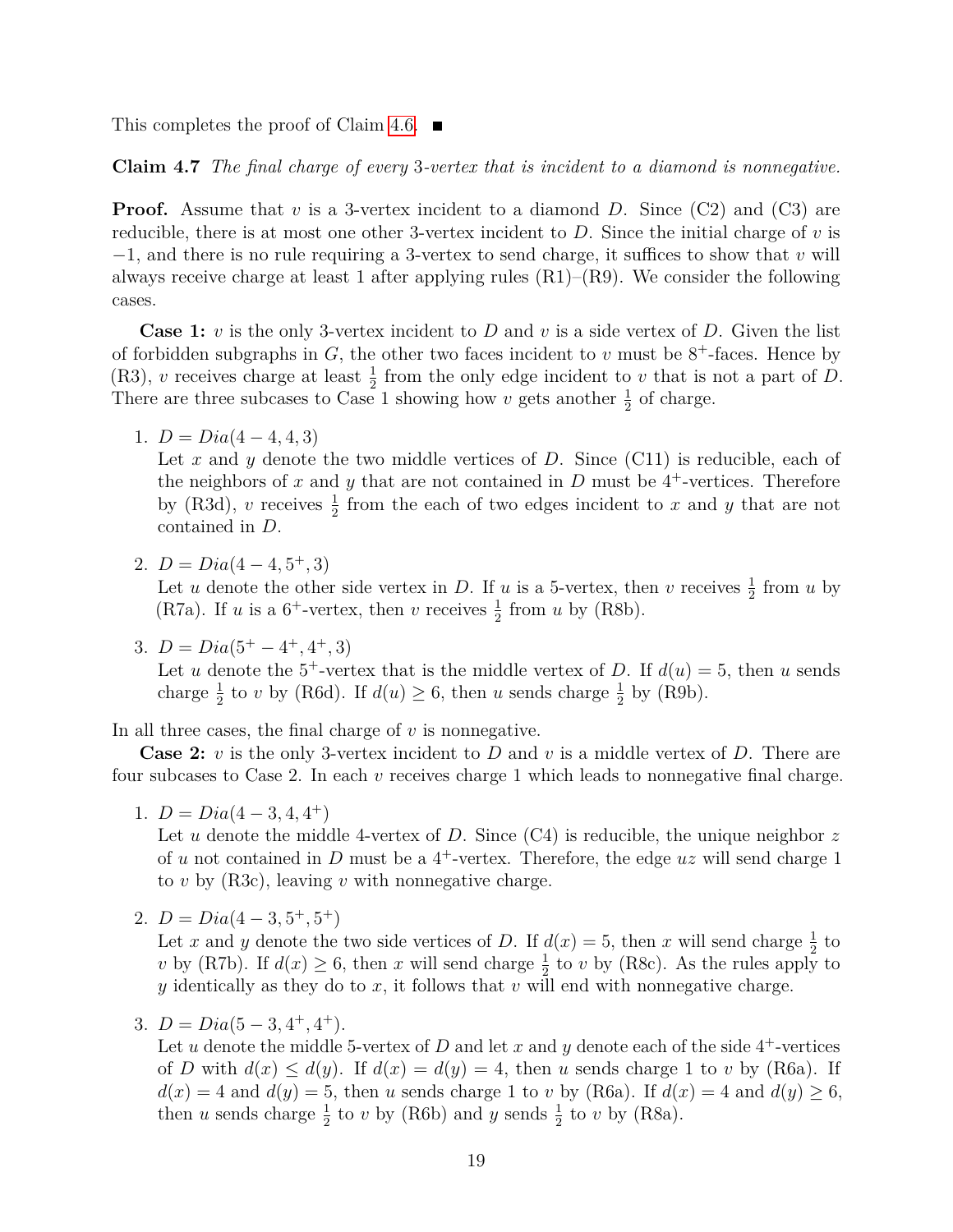If  $d(x) = d(y) = 5$ , then *u* sends charge  $\frac{1}{2}$  to *v* by (R6b). Since (C13) is reducible, *x* and *y* will not both send charge 1 to a vertex of a different diamond under rule (R6a). Therefore, *v* receives charge  $\frac{1}{2}$  from either *x* or *y* by (R7c). If  $d(y) \ge 6$ , *y* sends charge 1  $\frac{1}{2}$  to *v* by (R8a) and *u* sends charge  $\frac{1}{2}$  to *v* by (R6b). This leaves *v* with nonnegative charge.

4.  $D = Dia(6^+ - 3, 4^+, 4^+)$ Let *u* denote the middle vertex of *D*. Then *u* sends charge 1 to *v* by (R9c). This leaves

**Case 3:** There are two 3-vertices incident to *D*, one of which is *v*. Let *x* denote the other 3-vertex incident to *D*. Since (C5) and (C6) are reducible configurations, both *x* and *v* are side verties of  $D$ . Since  $(C7)$  is reducible, we may assume that if one of the middle vertices of D is a 4-vertex, then the other middle vertex is a  $6^+$ -vertex. There are two subcases to Case 3.

1.  $D = Dia(6^+ - 4, 3, 3).$ 

*v* with nonnegative charge.

Let *u* denote the 6<sup>+</sup>-vertex incident to *D*. By (R9a), *u* sends charge  $\frac{1}{2}$  to *v*. Since *v* is a side vertex of *D*, and  $d(v) = 3$ , it follows that *v* is incident to exactly one edge that is not contained in *D*. By (R3), *v* will receive charge at least  $\frac{1}{2}$  from this edge, leaving *v* with nonnegative charge. The case of *x* is symmetric.

2.  $D = Dia(5^+ - 5^+, 3, 3)$ 

Since *v* is a side vertex of *D*, and  $d(v) = 3$ , it follows that *v* is incident to exactly one edge that is not contained in *D*. By (R3), *v* will receive charge at least  $\frac{1}{2}$  from this edge.

Let *a* and *b* denote the middle vertices of *D*. If  $d(a) = 5$ , then *v* receives charge  $\frac{1}{4}$  from *a* by (R6c). If  $d(a) \geq 6$ , then *v* receives charge  $\frac{1}{2}$  from *a* by (R9a). As the rules apply to *b* identically as they do to *a*, it follows that *v* will end with nonnegative charge. Again, the case of *x* is symmetric.

Since we have covered all cases where *v* is contained in a diamond, this completes the proof of Claim [4.7.](#page-18-0)  $\blacksquare$ 

Claims [4.3–](#page-15-0)[4.7](#page-18-0) show that the final charge of every vertex, face, and edge is nonnegative. Hence the sum of the charges is also nonnegative, which is a contradiction with the sum of the initial charges being −8*.* This finishes the proof of Lemma [4.2.](#page-13-0)

## **5 Proof of Theorem [1.2](#page-2-2)**

### **5.1 Reducible configurations**

We will use the following list of enhanced weakly reducible configurations. See Figure [6](#page-22-0) for illustration of these configurations.

(D1) A vertex of degree at most 2.

(D2) *T*(3*,* 3*,* 3) and *T*(3*,* 3*,* 4).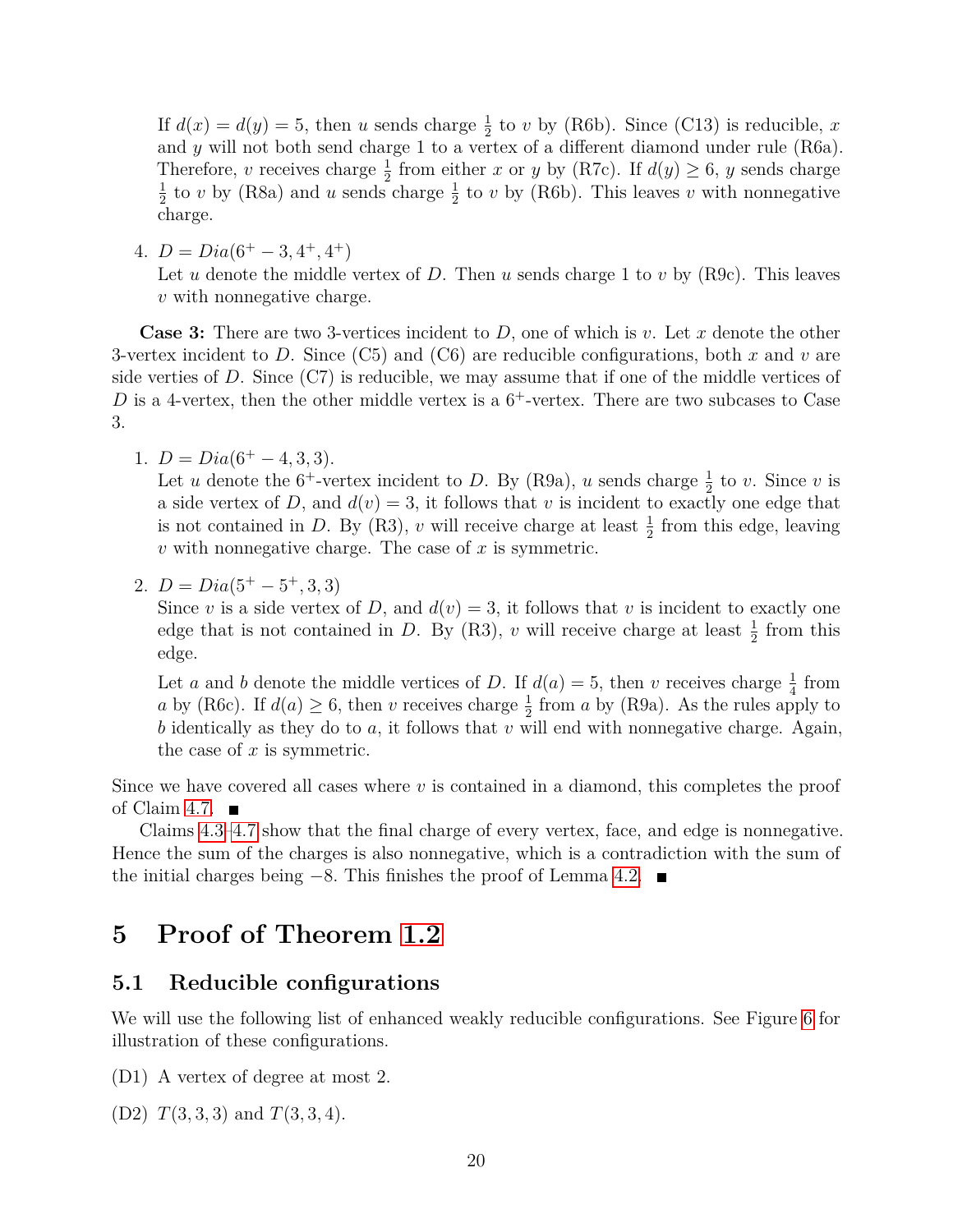- (D3) Two diamonds  $D_1 = Dia(6-3, 4, 3)$  and  $D_2 = Dia(6-3, 4, 4)$  sharing a middle 6-vertex.
- (D4)  $Dia(3-3,4^+,4^+)$  where the side vertices are in the boundary.
- (D5) *Dia*(4 − 5*,* 3*,* 3).
- (D6) *Dia*(4 − 3*,* 4*,* 4).
- (D7) *Dia*(5 − 3*,* 4*,* 4) with another 3-vertex adjacent to the 5-vertex.
- (D8) *Dia*(5 − 5*,* 3*,* 3) with another 3-vertex adjacent to one of the 5-vertices.
- (D9) Three 3-vertices *u, v, w* such that *uv* and *vw* are edges, and *u* and *w* are independent.
- (D10) *Dia*(5 − 3*,* 4*,* 3).
- (D11)  $T(5,3,3)$  with another 3-vertex adjacent to the 5-vertex.
- (D12) Two triangles  $T_1 = T_2 = T(6, 3, 3)$  sharing the 6-vertex.

In the next section we will prove the following theorem, showing that  $(D1)$ – $(D12)$  are unavoidable. We remark that no identification of vertices in  $(D1)$ – $(D12)$  is possible since otherwise, it creates a forbidden subgraph. It is possible that some external edges can be identified in (D8), (D9), and (D11). We explicitly list those cases in Figure **??** as (D8'), (D9'), (D11'), and (D11").

#### **Theorem 5.1** *Every*  $\{K_4, C_5, C_6, C_7\}$ *-free planar graph contains one of* (D1)–(D12)*.*

Let  $\mathcal{F} = \{K_4, C_5, C_6, C_7, B_\ell\}$  for any fixed  $\ell$ . We will show that (D2), (D3), and (D5)– (D12) are enhanced weakly  $(\mathcal{F}, 4)$ -boundary-reducible configurations. We will also show that  $(D4)$  is only a weakly  $(F, 4)$ -boundary-reducible configuration. However, the only neighbors of the vertices in the reducible part of  $(D4)$  are the non-adjacent vertices in the boundary, and all non-adjacent pairs that do not forbid  $\mathcal F$  in each of  $(D1)$ – $(D12)$  form a loose sets, implying that the condition required by the enhanced weak resolution is satisfied.

In order to use Lemma [3.7,](#page-7-0) we want to have an enhanced weak (F*,* 4*, b, β*)-resolution for some  $\beta$  and  $b$ . First, we check the condition (TIGHT) in the following lemma.

**Lemma 5.2** *Let G be an* F*-free graph containing H, where H is one of (D2)–(D12). The number of H-tight vertices is at most*  $\beta \leq 10\ell$ *.* 

**Proof.** Let *H* be one of  $(D2)$ – $(D12)$  and *v* be an *H*-tight vertex adjacent to *u* and *w* in *H*. First, suppose that *u* and *w* are not adjacent. There are no non-edges in  $(D2)$  and  $(D4)$ . The non-edge in (D9) forms a loose set. By inspection of each pair of non-adjacent verticese in  $(D5)$ – $(D8)$  and  $(D10)$ – $(D12)$ , we observed that if *v* was adjacent to any of these pairs, we would obtain a  $C_5$  or a  $C_6$ , contradicting that  $G$  is  $\mathcal{F}\text{-free}$ .

Second, suppose that *uw* is an edge. As  $B_{\ell}$  is in  $\mathcal{F}$ , the number of *H*-tight vertices for *uv* is at most  $\ell - 3$ . Since *H* is one of (D2)–(D12), it has at most 10 edges. This bounds that the total number of *H*-tight vertices as  $\beta \leq 10(\ell - 3) \leq 10\ell$ .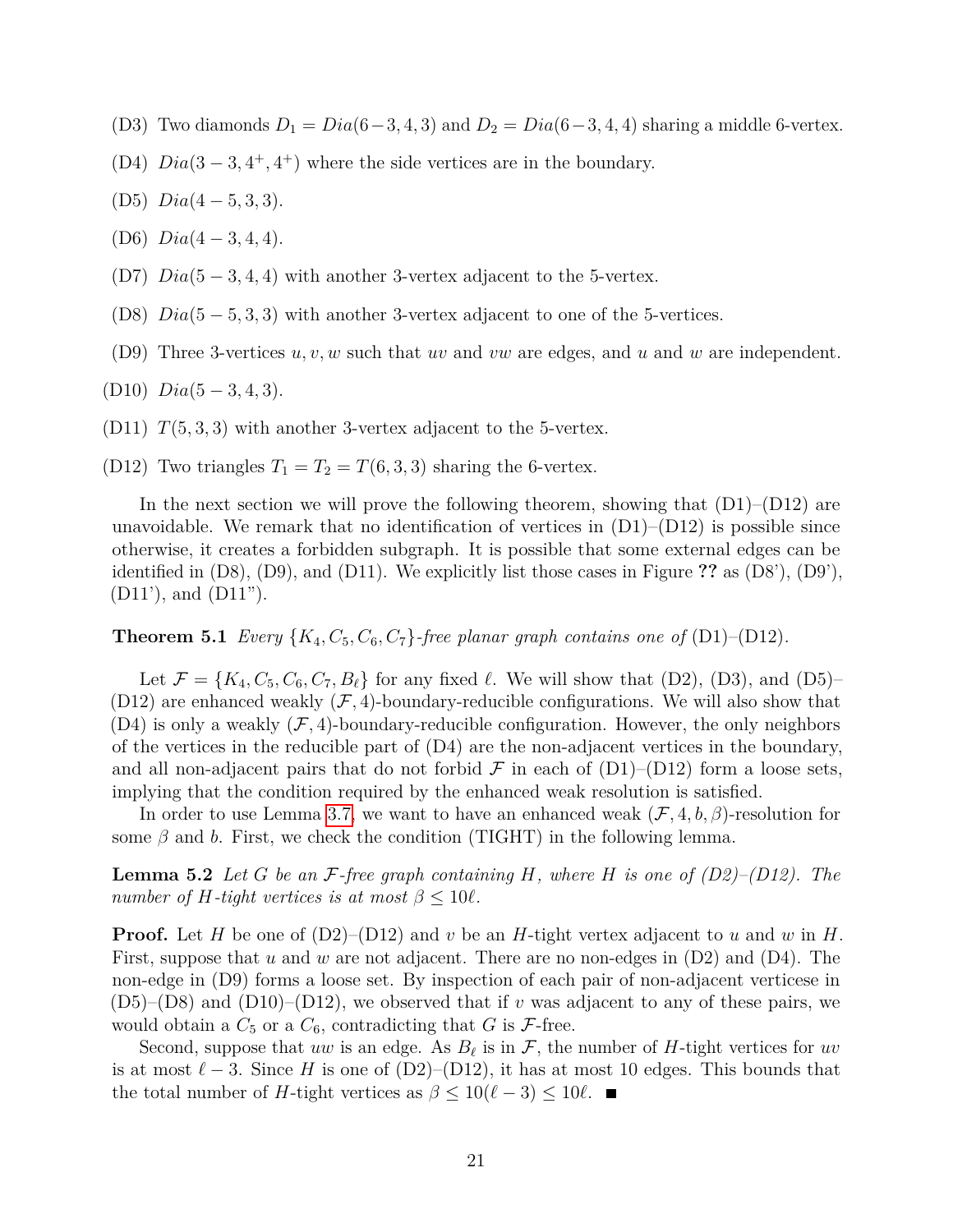**Lemma 5.3** *The configurations (D2), (D3), (D5)–(D12) are enhanced weakly*  $(F, 4)$ -boundary*reducible. See Figure [6](#page-22-0) for illustration.*

**Proof.** Given the rules for enhanced weak  $(F, k)$ -boundary reducibility, it is straightforward to verify that configurations  $(D2)$ – $(D12)$  are reducible. We also provide a computer program at <code><http://lidicky.name/pub/flexibility> $^2$  $^2$ </code> to do so. One notable difference is that the greedy algorithm is not always sufficient. We also added test for Gallai tree, which helped. Just greedy algorithm could end with a diamond, where middle vertices have lists *L* of size 3 and side vertices would have lists of size 2, which is not a Gallai tree and hence it is *L*-colorable, but not in a greedy way.

In order to highlight the difference between regular and weak reducibility, we will give a short proof that (D10) is weakly  $(\mathcal{F}, k)$ -boundary reducible, but not  $(\mathcal{F}, k)$ -boundary reducible. Let *R* be a subgraph of a graph *G* defined by configuration (D10). Let *a, b, c* and *d* be vertices of *R*. The initial list sizes of a list assignment *L* as defined by the function  $(4 - (\deg_G + \deg_R))$  are given in Figure [5.](#page-21-1)

<span id="page-21-1"></span>

Figure 5: Configuration (D10)

First we will show that we cannot fix the color of *a* and still properly color *R*. Indeed, if the lists of *b* and *c* are identical and both contained the color assigned to *a*, there would be no proper *L*-coloring of *R*.

That being said, if we fix the color of any other vertex in *R*, then we will still be able to properly *L*-color *R*. Therefore, we can only apply (FIX) to a subset of the vertices of *R*. Given the graphs in F, it immediately follows that the graph  $H = R$  is weakly  $(F, k)$ -boundary reducible, but as we have show, it is not  $(\mathcal{F}, k)$ -boundary reducible.

In the enhanced version, the main trick is that we never need to check (FORB) on two adjacent vertices. We do that by allowing (FIX) only on vertices, where their external neighbors are non-adjacent. The easiest way to do so is to use (FIX) only vertices that have at most 1 outside neighbor. In case of  $(D10)$ , the only option for  $(FIX)$  is the vertex *d*.

The above works in all cases except  $(D1)$  and  $(D4)$ . As the case  $(D1)$  was already discussed, we now justify the usage of the configuration (D4).

**Lemma 5.4** *The configuration (D4) is weakly* (F*,* 4)*-boundary-reducible and for all vertices x* in its reducible part holds that  $|N(x) \cap R_j| \leq 1$  or  $N(x) \cap R_j$  is a loose set, where  $R_j$  is a *reducible part of some other configuration.*

<span id="page-21-0"></span><sup>2</sup>This program is also available as a part of the sources in our arXiv submission.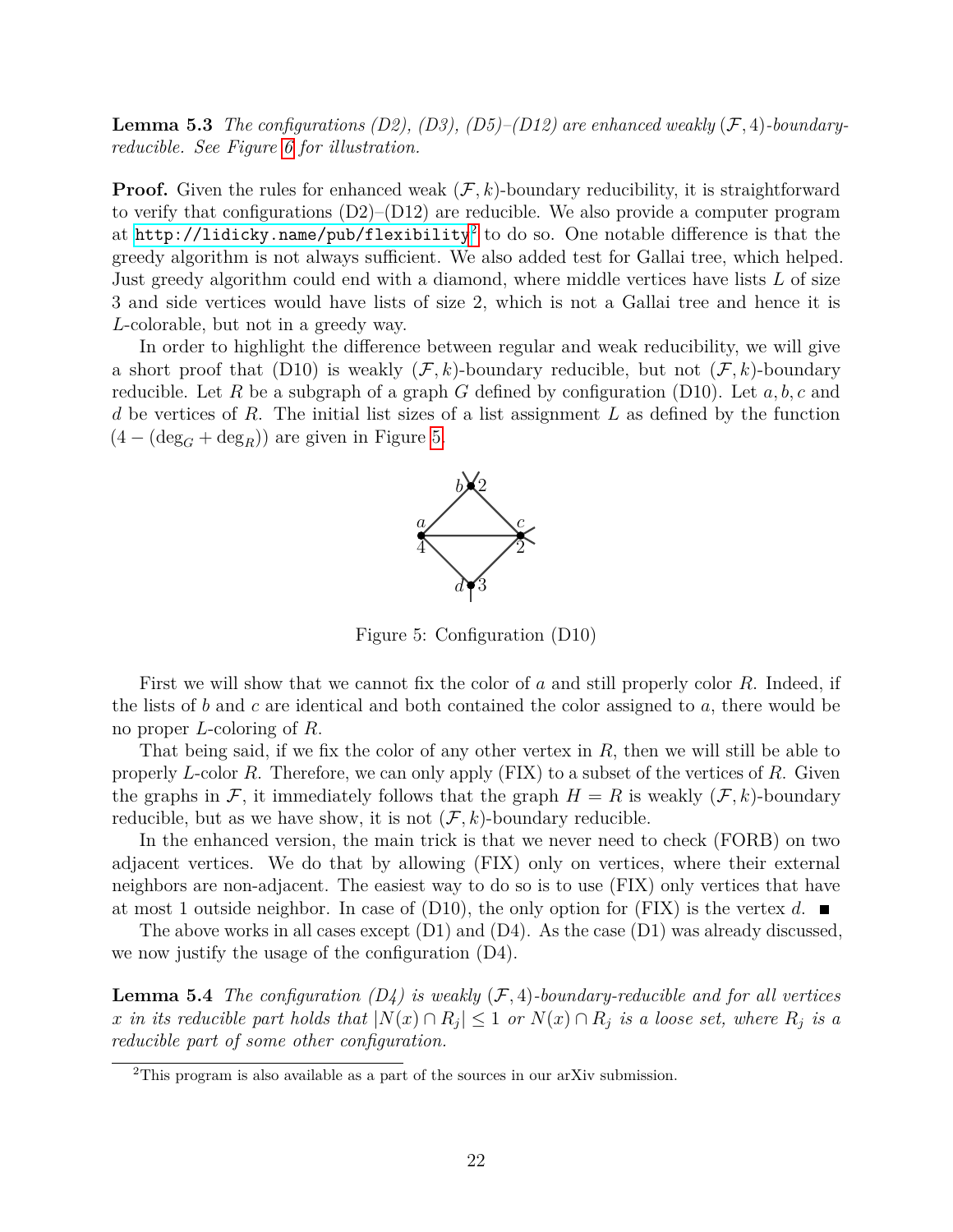**Proof.** The check of the reducibility is straightforward.

The only vertices adjacent to the vertices in the reducible part are the two vertices in the boundary which are non-adjacent as  $K_4 \in \mathcal{F}$ . Therefore, it is sufficient to check non-adjacent non- $\mathcal F$ -forbidding vertices in configurations (D1)–(D12). As was already discussed the only such a non-edge is the non-edge in  $(D9)$  which forms a loose set.



<span id="page-22-0"></span>Figure 6: Reducible configurations for Theorem [1.2.](#page-2-2) The labels give the list sizes remaining after accounting for the external neighbors and boundary vertices. The vertices whose colors cannot be fixed are drawn as squares. These vertices cannot be fixed because either their coloring does not extend or they have two external neighbors, with the one exception being (D4).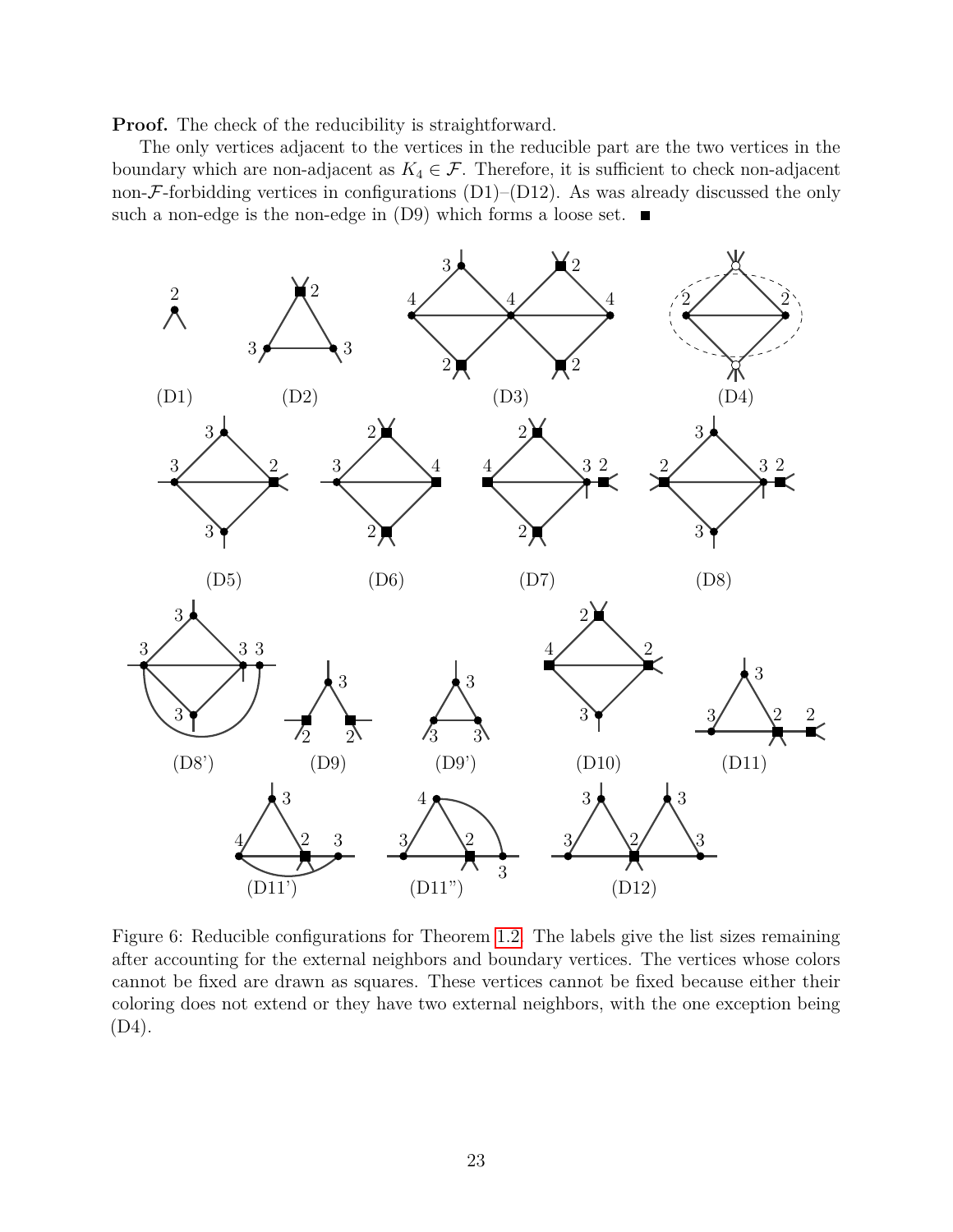### **5.2 Discharging rules**

In this section, we prove the following Lemma [5.5,](#page-23-0) that makes Theorem [1.2](#page-2-2) a corollary of Lemma [3.7.](#page-7-0)

<span id="page-23-0"></span>**Lemma 5.5** *Let G be a connected*  $\{K_4, C_5, C_6, C_7\}$ -free plane graph. Then *G contains at least one of the reducible configurations* (D1)–(D13)*.*

**Proof.** Assume for contradiction that *G* is a  $\{K_4, C_5, C_6, C_7\}$ -free plane graph with no (D1)–(D12). We will use discharging to arrive to a contradiction.

For every vertex *v* assign the initial charge  $ch(v) := 2 \deg(v) - 6$ , and every face f assign  $ch(f) := \ell(f) - 6$ , where  $\ell(F)$  is the length of the facial walk around f. By Euler's formula, the total initial charges of all vertices and faces is  $-12$ . We sequentially apply the following rules that transfer charge. The charge after applying all the rules is called the *final charge*. We will show that the final charge is nonnegative for every vertex and every face, which is a contradiction with the total sum of all charges being  $-12$ .

- (R1) Every  $8^+$ -face sends charge  $\frac{1}{4}$  to every incident 3-face and 4-face for every edge they have in common.
- (R2) For every 3-vertex *v* that is incident to a triangle *t* and an edge *uv* that is not part of any triangle, the following applies. The two faces<sup>[3](#page-23-1)</sup> that are incident to  $uv$ , each send the following charge to *t*:
	- $(R2a) \frac{1}{8}$  if  $deg(u) = 3$ ,
	- (R2b)  $\frac{1}{4}$  if deg(*u*)  $\geq 4$ .
- (R3) Every 4-vertex sends charge 1 to every 3-face and 4-face adjacent to it.
- (R4) Every 5-vertex sends charge 1 to every 4-face adjacent to it.
- (R5) Every 5-vertex that is a middle vertex in  $Dia(5-3, 4, 4)$ ,  $Dia(5-3, 3, 5^+)$ , or  $Dia(5-$ 5*,* 3*,* 3) sends charge 1.5 to every 3-face of such diamond.
- (R6) Every 5-vertex *v*, where rule (R5) does not apply, sends charge 1 to every 3-face of a diamond having *v* as a middle vertex.
- (R7) For every 3-face  $f = \{v, u, w\}$  and 5-vertex *v* such that f is not part of a diamond having *v* as a middle vertex, the following applies.
	- (R7a) If both  $deg(u) \geq 4$  and  $deg(w) \geq 4$ , then *v* sends charge 1 to *f*.
	- (R7b) Otherwise *v* sends charge 2 to *f*.
- (R8) Every 6 <sup>+</sup>-vertex *v* sends charge 1 to every 4-face adjacent to it, and 2 to every 3-face *f* adjacent to it, unless *f* is part of a diamond having *v* as a middle vertex.

<span id="page-23-1"></span><sup>3</sup>may be the same face twice if *uv* is a bridge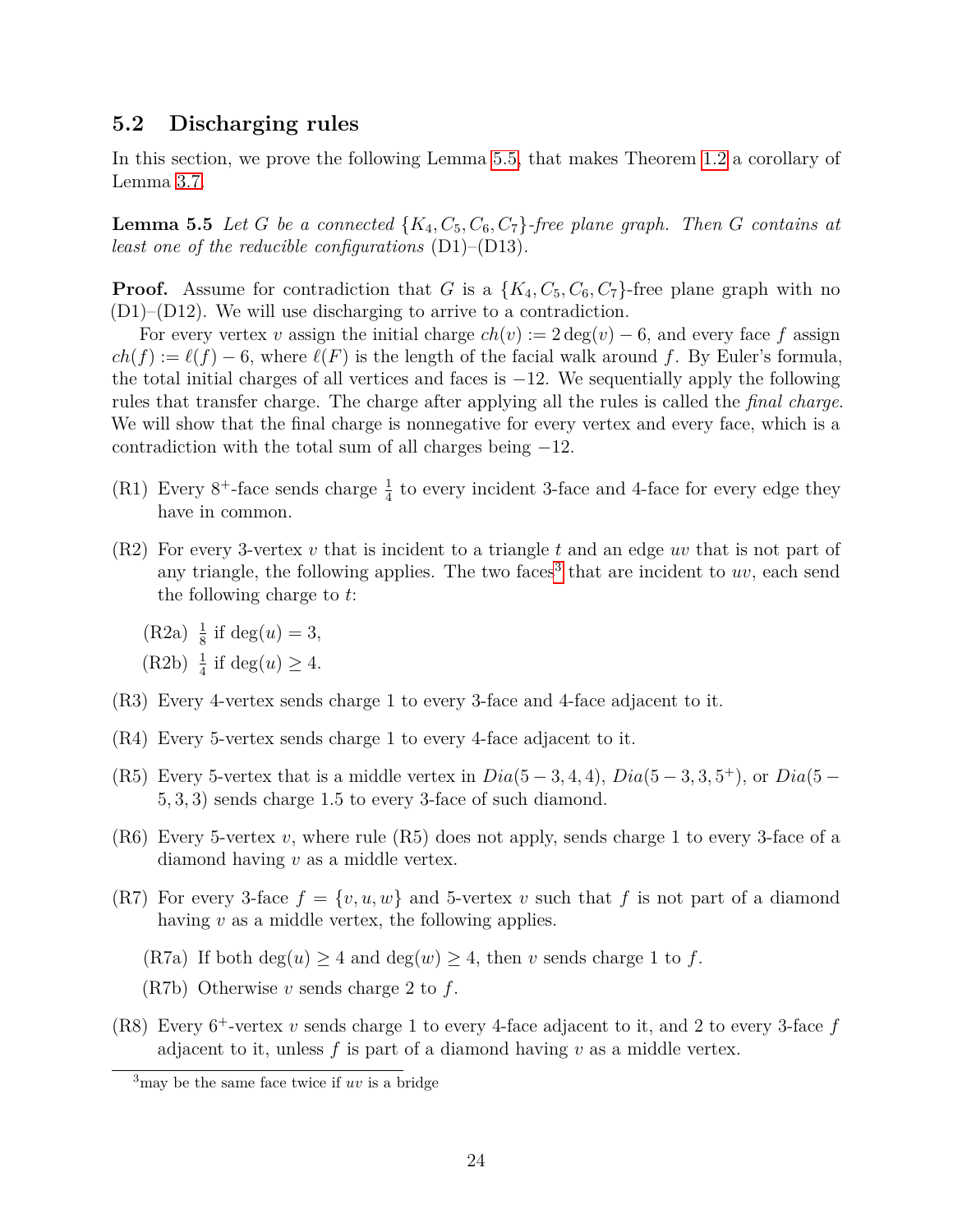- (R9) Every 6-vertex *v* sends charge 1*.*75 to every 3-faces of every *Dia*(6−3*,* 3*,* 4) that contains *v*.
- (R10) Every 6-vertex *v* sends charge 1.5 to each 3-face of  $Dia(6-3,4,4)$  that contains *v*.
- (R11) Every 6-vertex *v* sends charge 1.25 to every 3-face of any diamond *d* having *v* as a middle vertex, where (R9) and (R10) did not apply.
- (R12) Every  $7^+$ -vertex  $v$  sends charge 1.75 to every 3-face of any diamond having  $v$  as a middle vertex.
- (R13) For every two 3-faces *f, g* that form a diamond, if *g* has positive charge while *f* has negative charge, then *g* gives *f* all its positive charge.



Figure 7: Discharging Rules for Theorem [1.2](#page-2-2)

<span id="page-24-0"></span>**Claim 5.6** *The final charge of every vertex is nonnegative.*

**Proof.** There are no vertices of degree less than 3, by (D1). The initial charge of a 3-vertex is 0, and this does not change in the discharging process. A 4-vertex  $v$  has initial charge 2. It can be adjacent to at most two 4<sup>-</sup>-faces, or otherwise a cycle  $C_k$  with  $5 \leq k \leq 7$  is created. Therefore (R3) applies on *v* at most twice and no other rules apply. Hence *v* has a nonnegative final charge.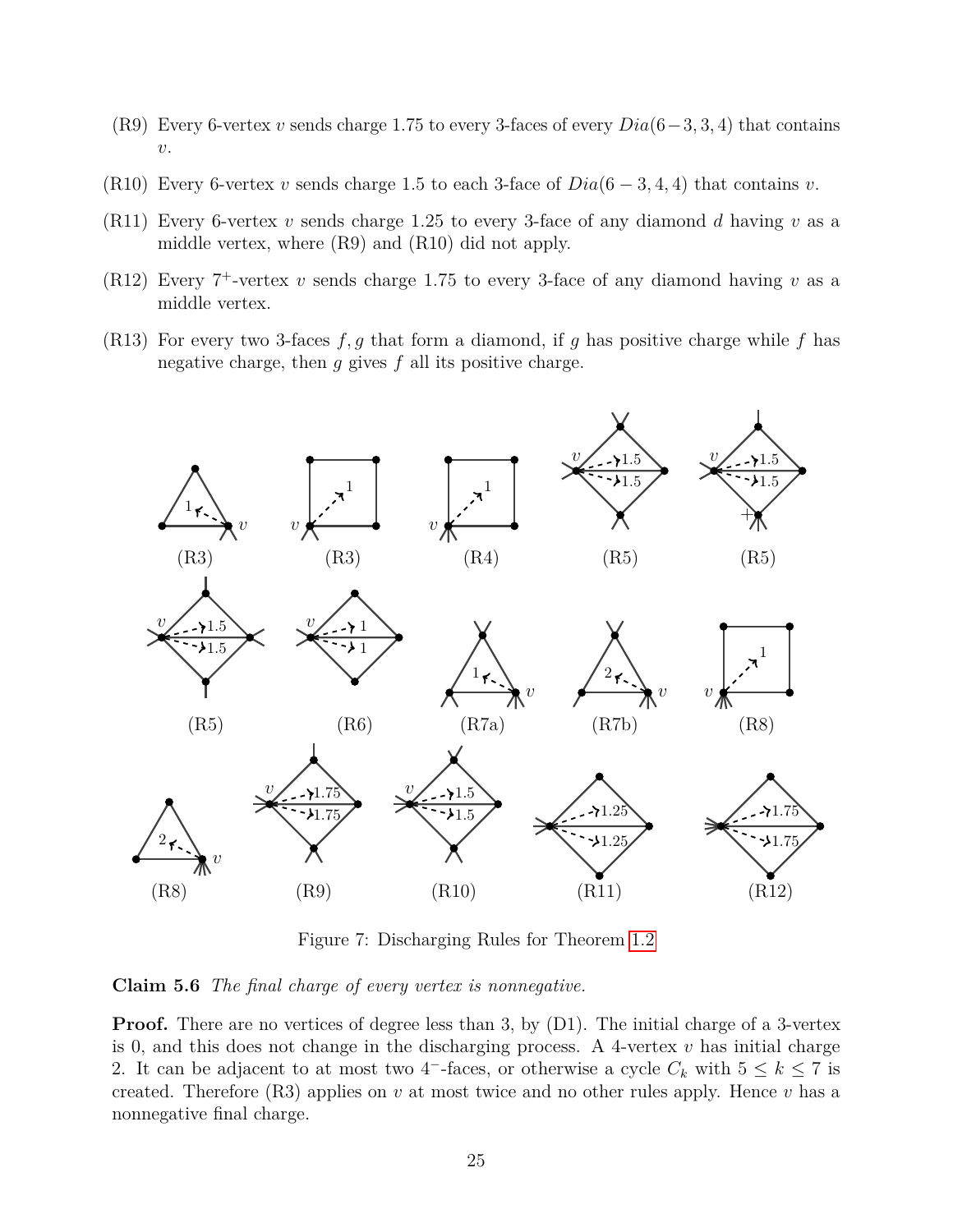Let *v* be a 5-vertex that is not a middle vertex of a diamond. Note that *v* can be adjacent to at most two faces of size at most 4, or otherwise a cycle  $C_k$  with  $5 \leq k \leq 7$  is created. Thus, the initial charge of *v* is 4, and (R4) and (R7) are applied together at most twice, implying that *v* has nonnegative final charge.

Let *v* be a 5-vertex that is a middle vertex of a diamond *d*. Then *v* is adjacent to at most one more face *f* of size at most 4, and *f* does not share any edge with *d*, or otherwise a cycle  $C_k$  with  $5 \leq k \leq 7$  is created. If (R5) does not apply to *v*, then by (R4), (R6) and (R7), *v* sends 1 to each of the two 3-faces in *d* and at most 2 to *f*, leaving *v* with final nonnegative charge. Suppose (R5), where *v* sends charge 3 to the faces in *d*, applies to *v*. If *v* sends charge of at most 1 to *f*, then it has final nonnegative charge. So by (R4) and (R7a) we may assume that *f* is a triangle  $\{v, u, w\}$  with  $d(u) = 3$  (and  $d(w) \le 4$ ). See Figure [8](#page-25-0) for an illustration. But then *G* contains (D7), (D11), or (D8) as *d* is  $Dia(5-3,4,4)$ ,  $Dia(5-3,3,5^+)$ , or  $Dia(5-5,3,3)$ , respectively. Hence (R7b) does not apply to *v* and the final charge is nonnegative.



Figure 8: Three cases in Claim [5.6.](#page-24-0)

<span id="page-25-0"></span>Let *v* be a 6-vertex that is the middle vertex of *k* diamonds and it is adjacent to *m* faces of size 3 or 4 that are not part of a diamond in which *v* is a middle vertex. By Lemma [3.11,](#page-9-1) 6  $> 3k + 2m$ . Recall that  $ch(v) = 6$ . Suppose  $k = 2$ , then  $m = 0$ . By by (D12) and (D3), (R9) cannot apply twice and  $(R9)$  cannot apply at the same time as  $(R10)$ . Then by  $(R9)$ – $(R11)$ , the final charge of *v* is at least  $6 - 3.5 - 2.5 = 0$  or  $6 - 3 - 3 = 0$ . If  $k = 1$  and  $m \le 1$ , then by (R8)–(R11), the final charge of *v* is at least  $6 - 3.5 - 2 > 0$ . Finally, if  $k = 0$  and  $m \le 3$ then by (R8), the final charge of *v* is at least  $6 - 3 \cdot 2 = 0$ .

Let  $v$  be a  $7^+$ -vertex that is the middle vertex of  $k$  distinct diamonds, and  $v$  is adjacent to *m* faces of sizes 3 and 4 that are not part of a diamond in which *v* is a middle vertex. Then by Lemma [3.11,](#page-9-1)  $\deg(v) \geq 3k + 2m$ . By (R12) *v* sends total weight of 3.5*k* to the *k* diamonds in which *v* is a middle vertex, and by (R8) it sends at most 2*m* to the other faces of size at most 4 it is adjacent to. Altogether, the final charge of *v* is at least

$$
2\deg(v) - 6 - 3.5k - 2m = 2\deg(v) - 6 - (3k + 2m) - k/2 \ge \deg(v) - 6 - \frac{1}{2} \cdot \left\lfloor \frac{\deg(v)}{3} \right\rfloor,
$$

where the last inequality follows from Lemma [3.11,](#page-9-1) and  $\deg(v) - 6 - \frac{1}{2}$  $\frac{1}{2} \cdot \left( \frac{\deg(v)}{3} \right)$ 3  $\vert \geq 0$  whenever  $deg(v) \geq 7.$ 

<span id="page-25-1"></span>**Claim 5.7** *The final charge of every face that is not contained in a diamond is nonnegative.*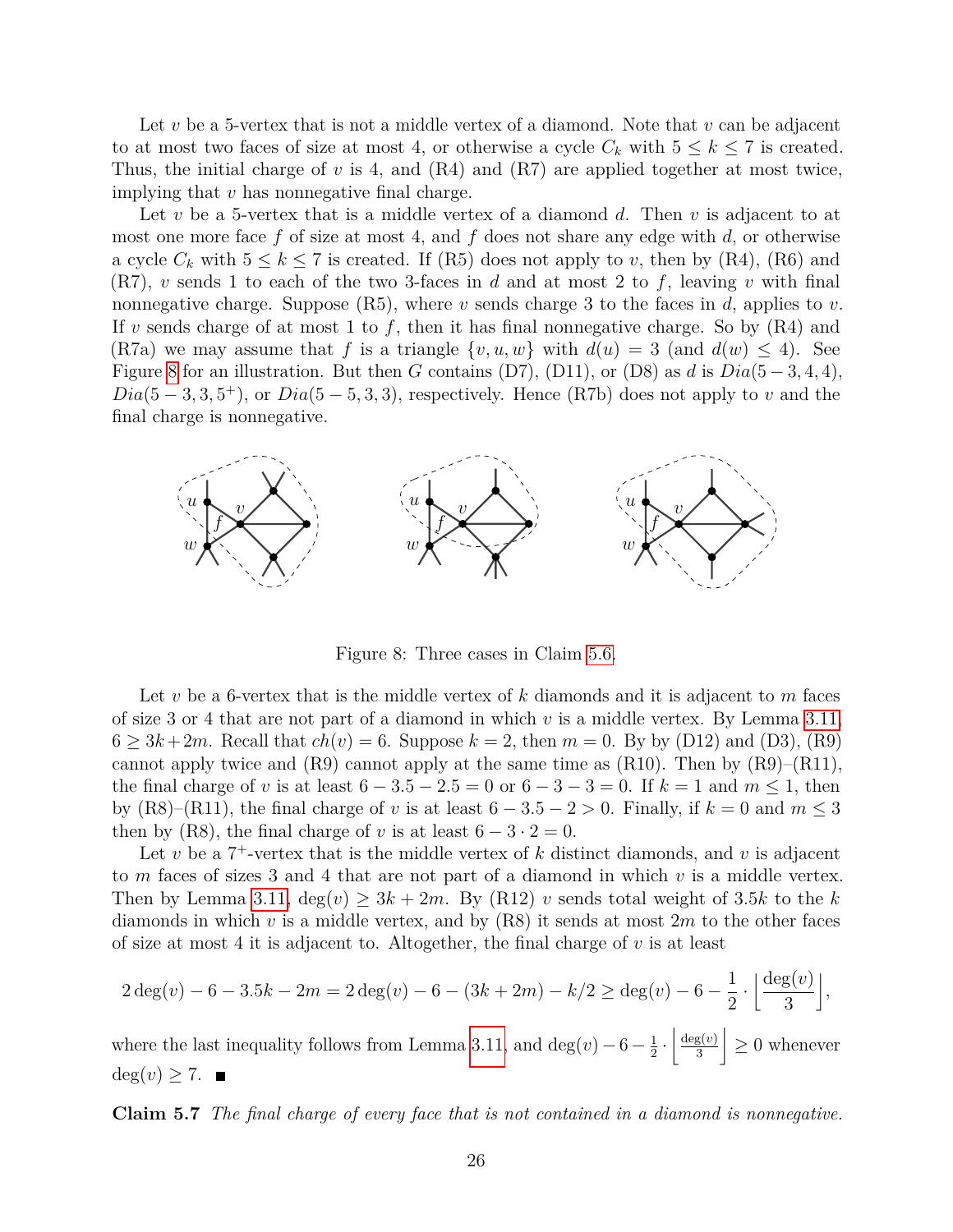**Proof.** By (R1) and (R2), an  $8^+$ -face f sends out a total charge of at most  $\frac{\ell(f)}{4}$ . Thus the final charge of *f* is at least  $\ell(f) - 6 - \frac{\ell(f)}{4} = \frac{3\ell(f)}{4} - 6$  which is nonnegative if  $\ell(f) \ge 8$ .

Let *f* be a 3-face that is not part of any diamond. Then the faces sharing an edge with *f* must be of size at least 8, since otherwise one of them is of size at most 4, which forces a diamond or a cycle  $C_i$  with  $5 \leq i \leq 7$  together with f. Hence (R1) applies three times with *f* and *f* has charge  $-3 + \frac{3}{4} = -2.25$  after (R1).

By (D1) and (D2), one of the following holds (see Figure [9\)](#page-26-0):

- $(1)$  *f* is  $T(3,3,5^+)$
- (2)  $f$  is  $T(3, 4^+, 4^+)$ , or
- (3)  $f$  if  $T(4^+, 4^+, 4^+).$



<span id="page-26-0"></span>Figure 9: Three possible triangles in Claim [5.7](#page-25-1)

In case (1), (R2a) applies twice giving charge  $\frac{4}{8}$  to f. In addition, (R7b) or (R8) applies and the final charge of *f* is at least  $-3 + \frac{3}{4} + \frac{1}{2} + \frac{2}{3} \ge 0$ .

In case (2), (R2) applies once, giving charge  $\frac{2}{8}$  to f. Rules (R3), (R7) and (R8) apply together twice with  $f$ , each time  $f$  receives charge at least 1, and thus the final charge of  $f$  is at least  $-3 + \frac{3}{4} + \frac{1}{4} + 2 \ge 0$ .

In case (3), rules (R3), (R7), and (R8) together apply three times to *f* and thus the final charge of *f* is at least  $-3 + \frac{3}{4} + 3 > 0$ .

If *f* is a 4-face, the faces sharing an edge with *f* must be of size at least 8, since otherwise one of them is of size at most 4, which forces a cycle  $C_i$  of size  $5 \leq i \leq 7$  with f. Hence (R1) applies four times with *f* contributing charge  $\frac{4}{4}$ . By (D9) *f* has at least two 4<sup>+</sup>-vertex. Thus at least one of  $(R3)$ ,  $(R4)$ , and  $(R8)$  applies to  $f$ , giving charge 1 to  $f$ . Hence the final charge of *f* is at least  $-2 + 1 + 1 \ge 0$ . ■

#### <span id="page-26-1"></span>**Claim 5.8** *The final charge of every 3-face that is contained in a diamond is nonnegative.*

**Proof.** In the light of (R13), we will consider the faces that form a diamond together in pairs and show that as a pair, they receive sufficient charge. Let *f* and *g* be 3-faces sharing an edge, i.e. they form a diamond. Observe that in this case the other faces sharing edges with *f* and *g* must be of size at least 8, for otherwise one of them is of size at most 4, which forces a cycle  $C_i$  of size  $5 \le i \le 7$  with f and g. Therefore, (R1) applies twice to each f and g and  $ch_1(f) = ch_1(g) = -3 + \frac{2}{4} = -2.5$ . Hence we aim to show that *f* and *g* together receive at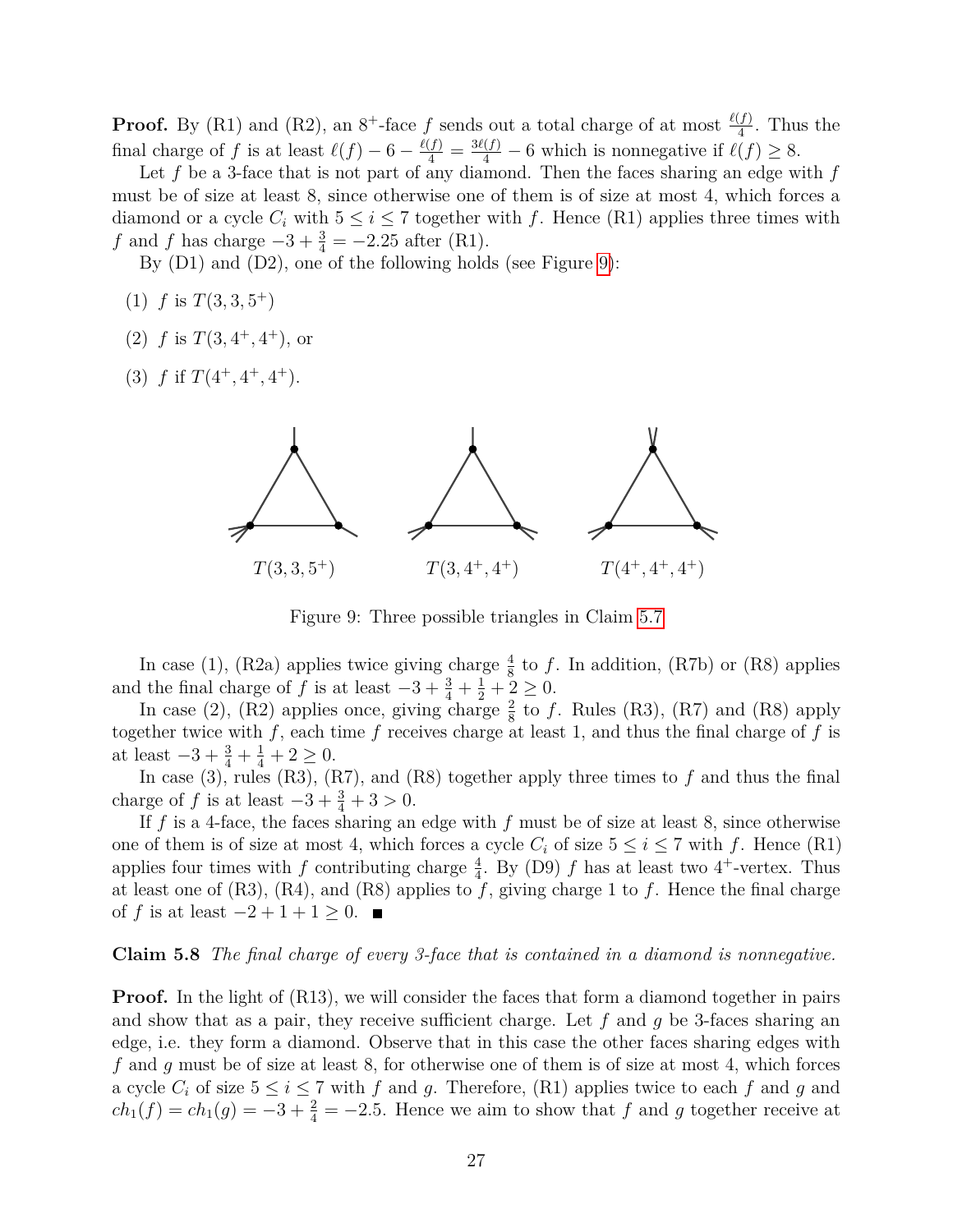least 5 more charge. We denote the the vertices of f by  $u, v, x$  where  $u, v$  are shared with  $g$ , and by *y* the third vertex of *g*.

By symmetry, we assume that  $deg(u) \geq deg(v)$  and  $deg(y) \geq deg(x)$ . Note that by (D4),  $deg(u) > 4$  and by (D1) the degree of each of the other vertex is at least 3.

We split into cases based on the type of diamond *f* and *g* form.

•  $Dia(4-3, \star, \star)$ 

By (D2) and (D6),  $deg(x) \ge 4$  and  $deg(y) \ge 5$ . Hence we are in case  $Dia(4-3, 4^+, 5^+)$ . For *u*, (R3) applies twice, for *x* one of (R3), (R7b), or (R8) applies, and for *y* one of (R7b), or (R8) applies. Thus the charge *f* and *g* receive using these rules is at least  $3 \cdot 1 + 2 = 5$ . Hence the final charges of f and q are nonnegative.

- *Dia*(5 − 3*,* 3*,* 3), *Dia*(5 − 3*,* 3*,* 4) Reducible by (D9) and (D10).
- $Dia(5-3,3,5^+)$ In this case, (R5) applies to *u* and (R7b) or (R8) applies to *y*. This gives charge  $2 \cdot 1.5 + 2 = 5$ . Hence the final charges of f and q are nonnegative.
- *Dia*(5 − 3*,* 4*,* 4)

In this case, (R5) applies to *u*. In addition (R3) applies to both *x* and *y*. This gives charge  $2 \cdot 1.5 + 1 + 1 = 5$ . Hence the final charges of f and g are nonnegative.

•  $Dia(5-3, 4^+, 5^+)$ 

In this case, (R6) applies to *u*. In addition (R3), (R7b), or (R8) applies to *x* and (R7b), or (R8) to *y*. This gives charge at least  $2 \cdot 1 + 1 + 2 = 5$ . Hence the final charges of *f* and *g* are nonnegative.

- *Dia*(6 − 3*,* 3*,* 3) Reducible by (D9).
- *Dia*(6 − 3*,* 3*,* 4)

By (R9), *u* contributes charge 3*.*5 and by (R4), *y* contributes charge 1. Let *z* be a neighbor of x that is not *u* or *v*. By (D9),  $deg(z) > 4$  Hence the application of (R2b) around *x* contributes charge  $1/2$ . This gives total charge  $3.5 + 1 + 0.5 = 5$ . Hence the final charges of *f* and *g* are nonnegative.

•  $Dia(6-3,3,5^+)$ 

By (R11), *u* contributes charge 2*.*5 and by (R7b) or (R8), *y* contributes charge 2. Let *z* be a neighbor of *x* that is not *u* or *v*. By (D9),  $deg(z) \geq 4$  Hence the application of  $(R2)$  around *x* contributes charge 1/2. This gives total charge  $2.5 + 2 + 0.5 = 5$ . Hence the final charges of *f* and *g* are nonnegative.

•  $Dia(6-3, 4, 4)$ 

By (R10), *u* contributes charge 3 and by (R3), *x* and *y* each contribute charge 1. This gives total charge  $3 + 1 + 1 = 5$ . Hence the final charges of f and g are nonnegative.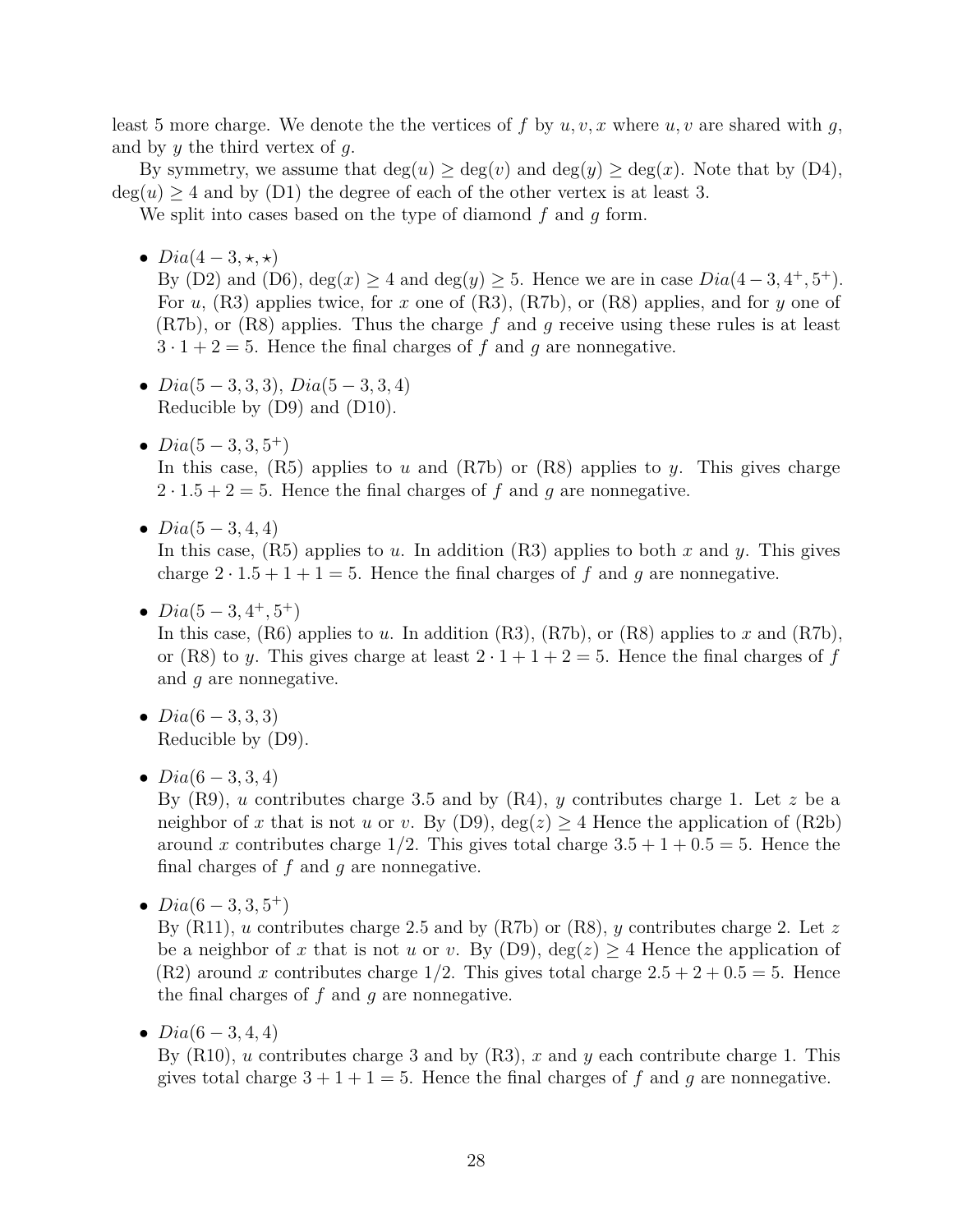•  $Dia(6-3, 4^+, 5^+)$ 

By (R11), *u* contributes charge 2*.*5, by (R3), (R7b) or (R8), *x* contributes charge at least 1, and by (R7b) or (R8), *y* contributes charge 2. This gives total charge at least  $2.5 + 1 + 2 = 5$ . Hence the final charges of f and q are nonnegative.

- $Dia(7^+ 3, 3, 3)$ Reducible by (D9).
- $Dia(7^+ 3, 3, 4^+)$

By (R12), *u* contributes charge 3*.*5, by (R3), (R7b) or (R8), *y* contributes charge at least 1. Let *z* be the neighbor of *x* that is not *u* or *v*. By (D9),  $deg(z) > 4$  Hence the application of (R2b) around *x* contributes charge 1*/*2. This gives total charge at least  $3.5 + 1 + 0.5 = 5$ . Hence the final charges of f and g are nonnegative.

•  $Dia(7^+ - 3, 4^+, 4^+)$ 

By  $(R12)$ , *u* contributes charge 3.5, by  $(R3)$ ,  $(R7b)$  or  $(R8)$ , *x* and *y* each contribute charge at least 1. This gives total charge at least  $3.5 + 1 + 1 = 5.5$ . Hence the final charges of *f* and *g* are nonnegative.

- $Dia(4-4, \star, \star)$  and  $Dia(5-4, \star, \star)$ By (D5),  $deg(y) > 4$ . By (R3) or (R6), *u* and *v* together contribute charge 4, by (R3), *y* each contributes charge 1. This gives total charge at least  $4 + 1 = 5$ . Hence the final charges of *f* and *g* are nonnegative.
- $Dia(6^+ 4^+, \star, \star)$

By  $(R3)$ ,  $(R6)$ ,  $(R11)$ , and  $(R12)$ , *u* and *v* together contribute charge at least  $1.25 +$  $1.25 + 1 + 1$ . If (R3), (R7), or (R8) applies to *y*, then the total charge is at least 5.5. Hence we can assume the case  $Dia(6^+ - 4^+, 3, 3)$ . Then  $(R2a)$  or  $(R2b)$  applies at each *x* and *y* and the total contribution is at least 0*.*5. This gives total charge at least  $4.5 + 0.5 = 5$ . Hence the final charges of f and g are nonnegative.

• *Dia*(5 − 5*,* 3*,* 3)

By  $(R5)$ , *u* and *v* together contribute charge at least  $4 \times 1.5 = 6$ . Hence the final charges of *f* and *g* are nonnegative.

•  $Dia(5-5,3^+,4^+)$ 

By (R6), *u* and *v* together contribute charge at least  $4 \times 1 = 4$ . By (R3), (R7a), or (R8), *y* contributes charge at least 1. This gives total charge at least  $4 + 1 = 5$ . Hence the final charges of *f* and *g* are nonnegative.

This concludes the proof of Claim [5.8.](#page-26-1)  $\blacksquare$ Since all final charges are nonnegative, this concludes the proof of Lemma [5.5.](#page-23-0)  $\blacksquare$ 

**Acknowledgements.** The work was initiated at Dagstuhl Seminar on "Graph Colouring: from Structure to Algorithms"(19271). Part of the work was carried out when T. Masařík was visiting Iowa State University. He thanks Steve Butler for kind hospitality. We would like to thank Ilkyoo Choi for fruitful discussions at the beginning of this project.